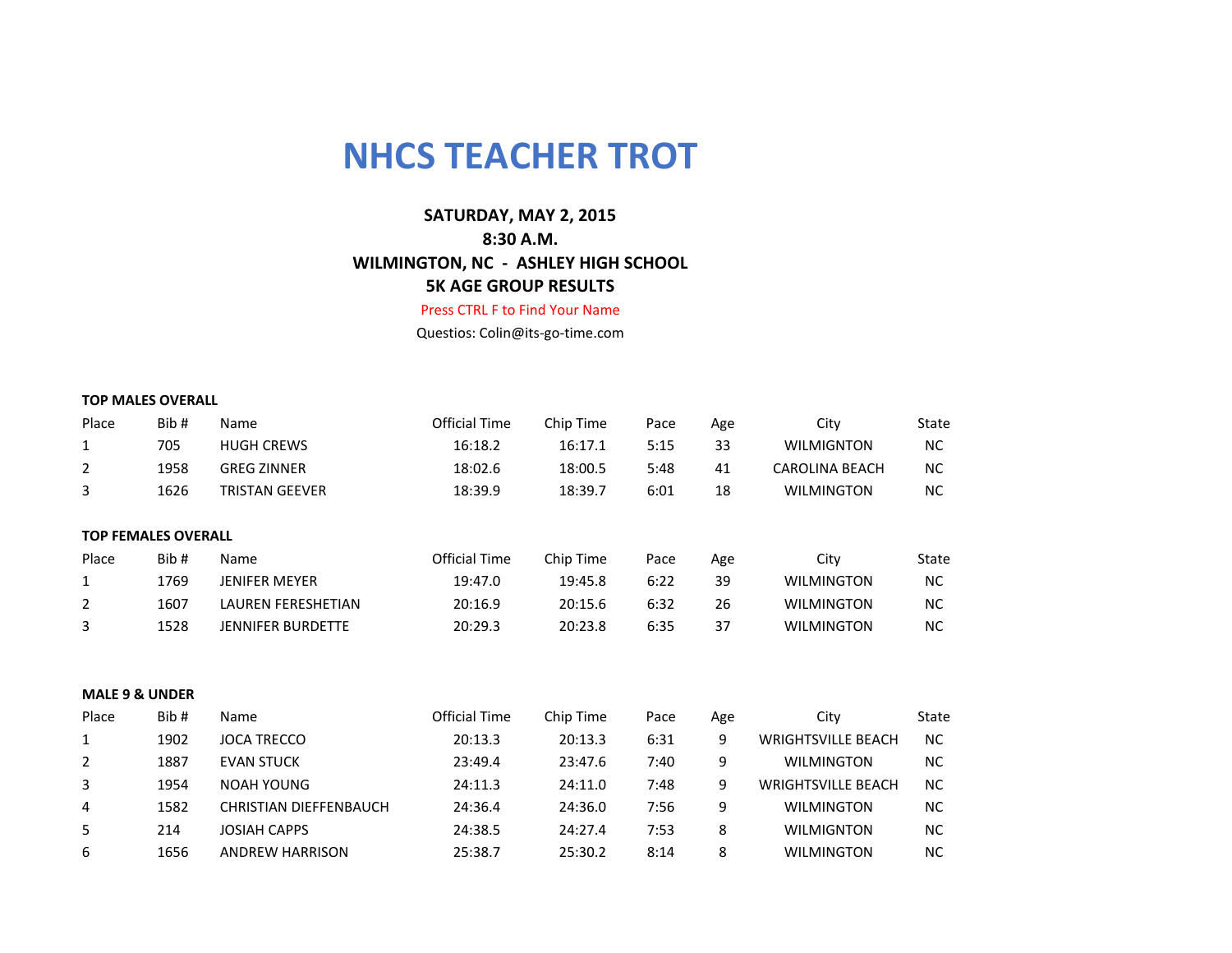| 7                   | 224  | <b>STUART SHAVER</b>     | 25:46.1              | 25:38.2   | 8:16     | 9              | <b>WILMIGNTON</b> | NC        |
|---------------------|------|--------------------------|----------------------|-----------|----------|----------------|-------------------|-----------|
| 8                   | 1762 | <b>CADEN MCNUTT</b>      | 27:37.6              | 27:08.8   | 8:45     | 8              | <b>WILMINGTON</b> | $NC$      |
| 9                   | 123  | <b>RHYEN FALLON</b>      | 27:59.4              | 27:34.0   | 8:54     | 9              | <b>WILMINGTON</b> | NC        |
| 10                  | 1916 | LANDON WALTERS           | 28:26.3              | 28:26.3   | 9:10     | 9              | <b>WILMINGTON</b> | NC        |
| 11                  | 1729 | <b>RYAN LANGTRY</b>      | 29:31.2              | 29:29.7   | 9:31     | 9              | <b>WILMINGTON</b> | $NC$      |
| 12                  | 1182 | <b>OWEN ALFORD</b>       | 29:34.9              | 29:21.5   | 9:28     | $\overline{7}$ | <b>WILMINGTON</b> | $NC$      |
| 13                  | 1722 | <b>HENRY KING</b>        | 29:54.2              | 29:33.1   | 9:32     | 9              | <b>WILMINGTON</b> | $NC$      |
| 14                  | 1806 | <b>JACKSON PLEASANT</b>  | 30:00.3              | 28:58.1   | 9:21     | 8              | <b>WILMINGTON</b> | $NC$      |
| 15                  | 213  | <b>JUDAH CAPPS</b>       | 30:19.5              | 29:59.5   | 9:40     | 6              | <b>WILMIGNTON</b> | NC        |
| 16                  | 1943 | <b>COLE WITMER</b>       | 30:36.1              | 29:32.6   | 9:32     | 8              | <b>WILMINGTON</b> | $NC$      |
| 17                  | 1933 | NATHANIEL WILLIAMS       | 31:05.0              | 31:04.6   | 10:01    | 9              | <b>WILMINGTON</b> | $NC$      |
| 18                  | 686  | <b>JACKSON BURGEE</b>    | 31:06.5              | 30:55.4   | 9:58     | $\overline{7}$ | <b>WILMIGNTON</b> | $NC$      |
| 19                  | 1964 | <b>HARRISON ISEAR</b>    | 31:22.2              | 31:10.5   | 10:03    | 8              | WILMINGTON        | NC        |
| 20                  | 1701 | PARKER JOYNER            | 31:23.4              | 31:12.0   | 10:04    | 8              | <b>WILMINGTON</b> | NC        |
| 21                  | 1862 | <b>GARRETT SLOCUMB</b>   | 31:39.7              | 30:39.4   | 9:53     | 9              | <b>WILMINGTON</b> | NC        |
| 22                  | 1605 | <b>GRAHAM FARRELL</b>    | 34:02.5              | 33:02.0   | 10:39    | 8              | <b>WILMINGTON</b> | $NC$      |
| 23                  | 616  | <b>RALEIGH SUTTON</b>    | 35:58.1              | 34:39.1   | 11:11    | 6              | <b>WILMIGNTON</b> | $NC$      |
| 24                  | 472  | <b>CARTER SUTTON</b>     | 35:59.7              | 34:40.5   | 11:11    | 9              | <b>WILMIGNTON</b> | $NC$      |
| 25                  | 1988 | NICHOLAS JAMES           | 49:13.8              | 48:13.0   | 15:33    | 7              | <b>WILMINGTON</b> | $NC$      |
| 26                  | 1917 | <b>NIXON WALTERS</b>     | 1:16:14.3            | 1:15:23.1 | 24:19:00 | $\overline{7}$ | <b>WILMINGTON</b> | NC        |
| <b>MALE 10 - 14</b> |      |                          |                      |           |          |                |                   |           |
| Place               | Bib# | Name                     | <b>Official Time</b> | Chip Time | Pace     | Age            | City              | State     |
| $\mathbf{1}$        | 1898 | <b>OWEN THORNDIKE</b>    | 19:36.9              | 19:36.1   | 6:19     | 12             | <b>WILMINGTON</b> | $NC$      |
| 2                   | 1993 | DAVID MULLANEY           | 19:54.1              | 19:53.2   | 6:25     | $11\,$         | <b>WILMIGNTON</b> | $NC$      |
| 3                   | 1699 | <b>ETHAN JOYNER</b>      | 21:11.1              | 21:10.0   | 6:50     | $11\,$         | <b>WILMINGTON</b> | $\sf NC$  |
| 4                   | 1963 | <b>BOOKS ISEAR</b>       | 21:12.7              | 21:12.4   | 6:50     | $10\,$         | <b>WILMINGTON</b> | $NC$      |
| 5                   | 1714 | LUKE KELLY               | 21:34.1              | 21:33.7   | 6:57     | $11\,$         | <b>WILMINGTON</b> | <b>NC</b> |
| 6                   | 1747 | <b>TANNER MACPHERSON</b> | 22:26.4              | 22:26.4   | 7:14     | $11\,$         | <b>WILMINGTON</b> | $NC$      |
| 7                   | 1838 | JACOB SAVAGE             | 23:11.3              | 23:11.3   | 7:29     | $11\,$         | <b>WILMINGTON</b> | NC        |
| 8                   | 693  | <b>WILL FATZINGER</b>    | 23:12.2              | 23:09.0   | 7:28     | 11             |                   |           |
| 9                   | 1662 | <b>JOSUE HERNANDEZ</b>   | 23:24.9              | 23:22.8   | 7:32     | 14             | <b>WILMINGTON</b> | NC        |
| 10                  | 1670 | <b>CHADWICK HOLLAR</b>   | 23:33.1              | 23:33.0   | 7:36     | 12             | <b>WILMINGTON</b> | <b>NC</b> |
| 11                  | 1951 | MICHAEL YINGLING         | 23:50.4              | 23:50.4   | 7:41     | 10             | WILMINGTON        | NC        |
|                     |      |                          |                      |           |          |                |                   |           |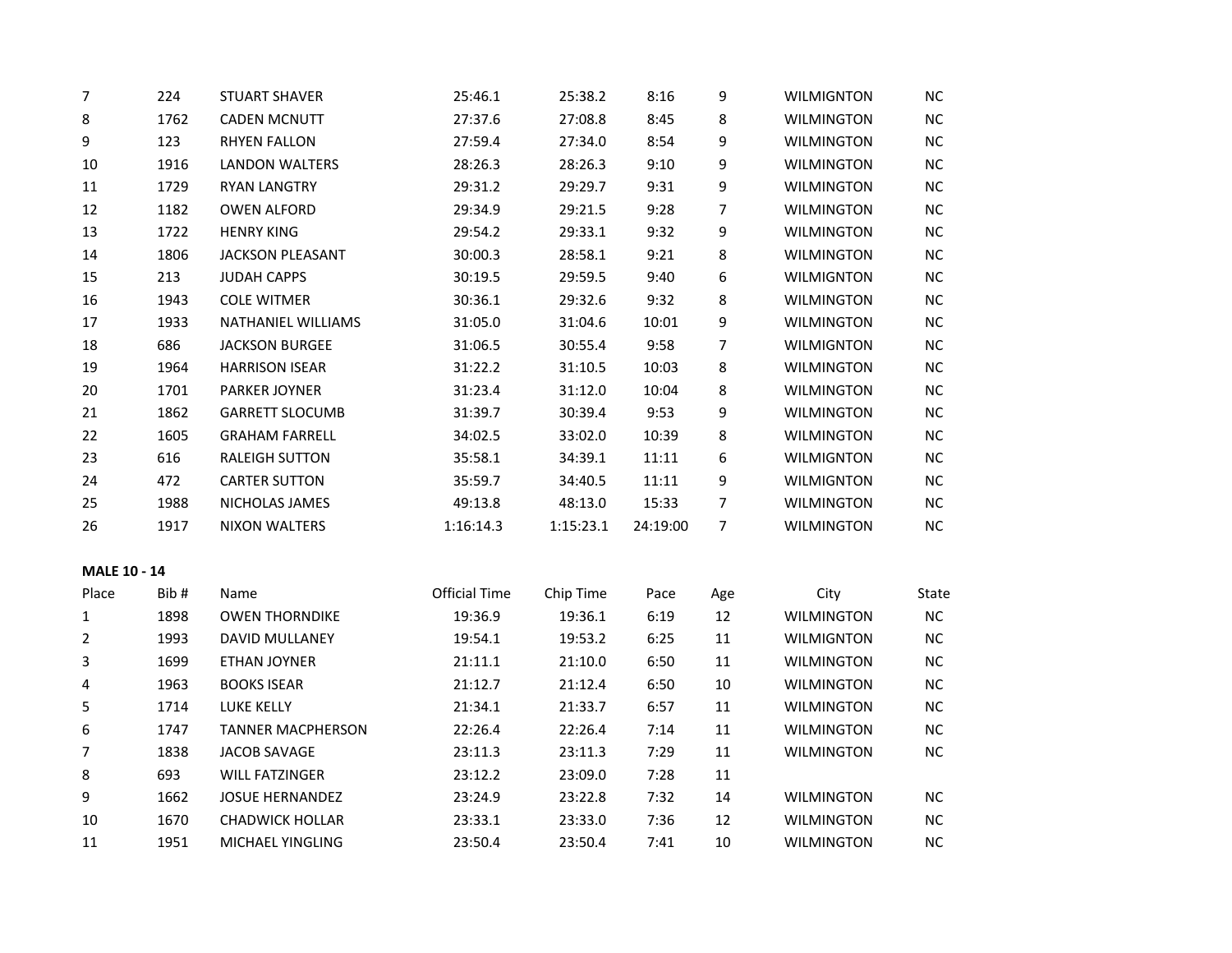| 12 | 1807 | <b>GARRETT POWELL</b>    | 24:10.2 | 24:06.9 | 7:46  | 11     | <b>WILMINGTON</b>     | <b>NC</b> |
|----|------|--------------------------|---------|---------|-------|--------|-----------------------|-----------|
| 13 | 1340 | <b>GAVIN BAHNER</b>      | 24:20.6 | 24:04.0 | 7:46  | 11     | <b>WILMINGTON</b>     | <b>NC</b> |
| 14 | 1881 | <b>KWA'MINK STEWART</b>  | 25:05.3 | 23:51.9 | 7:42  | 12     | <b>WILMINGTON</b>     | $NC$      |
| 15 | 1696 | RODREQUEZ JOHNSON        | 25:05.3 | 23:52.4 | 7:42  | 12     | <b>WILMINGTON</b>     | NC        |
| 16 | 698  | <b>JOHN CANTONWIRE</b>   | 25:18.9 | 25:06.3 | 8:06  | 14     | <b>WILMINGTON</b>     | NC        |
| 17 | 1669 | <b>CAYDEN HOLLAR</b>     | 25:49.2 | 25:48.9 | 8:19  | 10     | <b>WILMINGTON</b>     | $NC$      |
| 18 | 1859 | <b>CURREN SLOAD</b>      | 25:51.6 | 25:50.9 | 8:20  | 10     | <b>WILMINGTON</b>     | NC        |
| 19 | 1883 | <b>JAKE STONE</b>        | 25:52.4 | 25:50.2 | 8:20  | 10     | <b>WILMINGTON</b>     | $NC$      |
| 20 | 1996 | <b>CHARLES WILT</b>      | 26:01.1 | 26:00.7 | 8:23  | 11     | <b>WILMIGNTON</b>     | $NC$      |
| 21 | 1586 | <b>COLE DONNER</b>       | 26:09.8 | 25:53.4 | 8:21  | $11\,$ | <b>WILMINGTON</b>     | NC        |
| 22 | 1688 | <b>TREY JAMES</b>        | 26:14.3 | 26:11.5 | 8:27  | $10\,$ | <b>WILMINGTON</b>     | $NC$      |
| 23 | 1791 | SETH NOONAN              | 26:17.9 | 26:02.2 | 8:24  | 11     | <b>WILMINGTON</b>     | $NC$      |
| 24 | 1903 | <b>BEN USHER</b>         | 26:21.6 | 26:20.3 | 8:30  | 10     | <b>WILMINGTON</b>     | NC        |
| 25 | 1575 | LUKE DANIELS             | 26:22.6 | 26:22.1 | 8:30  | 10     | <b>WILMINGTON</b>     | NC        |
| 26 | 1727 | <b>JOEY LANGHORST</b>    | 26:34.3 | 26:26.9 | 8:32  | 12     | <b>CAROLINA BEACH</b> | NC        |
| 27 | 1728 | <b>BOBBY LANGTRY</b>     | 26:57.0 | 26:54.9 | 8:41  | 13     | WILMINGTON            | NC        |
| 28 | 1936 | ROSELAEEN WILLIAMS       | 27:36.3 | 27:31.7 | 8:53  | 13     | <b>WILMINGTON</b>     | $NC$      |
| 29 | 1538 | MATTHEW CARAVAGLIO       | 28:58.1 | 28:45.8 | 9:16  | $10\,$ | <b>WILMINGTON</b>     | $NC$      |
| 30 | 1510 | <b>THOMAS BOURGET</b>    | 29:03.1 | 28:34.1 | 9:13  | 12     | <b>WILMINGTON</b>     | $NC$      |
| 31 | 1969 | <b>HENRY HEITMAN</b>     | 29:08.7 | 29:05.4 | 9:23  | 11     | <b>WILMINGTON</b>     | NC        |
| 32 | 1509 | <b>DEVIN BOURGET</b>     | 29:16.0 | 28:47.6 | 9:17  | $10\,$ | <b>WILMINGTON</b>     | $NC$      |
| 33 | 1530 | <b>BRADLEY BUSH</b>      | 29:54.6 | 29:52.2 | 9:38  | 10     | <b>WILMINGTON</b>     | $NC$      |
| 34 | 1978 | <b>BENNETT MCNEILL</b>   | 30:00.6 | 29:50.7 | 9:37  | $11\,$ | <b>WILMINGTON</b>     | NC        |
| 35 | 1713 | <b>CHASE KELLY</b>       | 30:00.9 | 29:54.3 | 9:39  | $11\,$ | <b>WILMINGTON</b>     | NC        |
| 36 | 1195 | JOHN DAVID ALLEN         | 30:05.0 | 29:55.0 | 9:39  | 11     | <b>WILMINGTON</b>     | $NC$      |
| 37 | 1533 | <b>CHRISTIAN CAMMACK</b> | 30:13.3 | 29:58.3 | 9:40  | $11\,$ | <b>WILMINGTON</b>     | NC        |
| 38 | 396  | DAVID CORWIN             | 30:43.6 | 30:42.0 | 9:54  | 11     | <b>WILMIGNTON</b>     | <b>NC</b> |
| 39 | 1562 | MICHAEL COOKE            | 31:07.5 | 30:43.1 | 9:55  | 11     | <b>WILMINGTON</b>     | $NC$      |
| 40 | 1689 | ZACKERY JAMES            | 31:22.2 | 30:21.4 | 9:47  | $10\,$ | <b>WILMINGTON</b>     | NC        |
| 41 | 685  | <b>THOMAS BURGEE</b>     | 31:43.6 | 31:32.9 | 10:10 | $10\,$ | <b>WILMIGNTON</b>     | $NC$      |
| 42 | 1499 | <b>COLE BISHOP</b>       | 31:55.6 | 31:47.9 | 10:15 | 11     | <b>WILMINGTON</b>     | $NC$      |
| 43 | 1834 | <b>JACOB RUSSELL</b>     | 32:10.2 | 31:43.4 | 10:14 | 10     | <b>WILMINGTON</b>     | NC        |
| 44 | 1703 | <b>NIKLAS KARP</b>       | 32:26.1 | 32:15.9 | 10:24 | 10     | <b>WILMINGTON</b>     | <b>NC</b> |
| 45 | 119  | <b>KYLE FALLON</b>       | 32:37.8 | 32:13.1 | 10:24 | 12     | <b>WILMINGTON</b>     | NC        |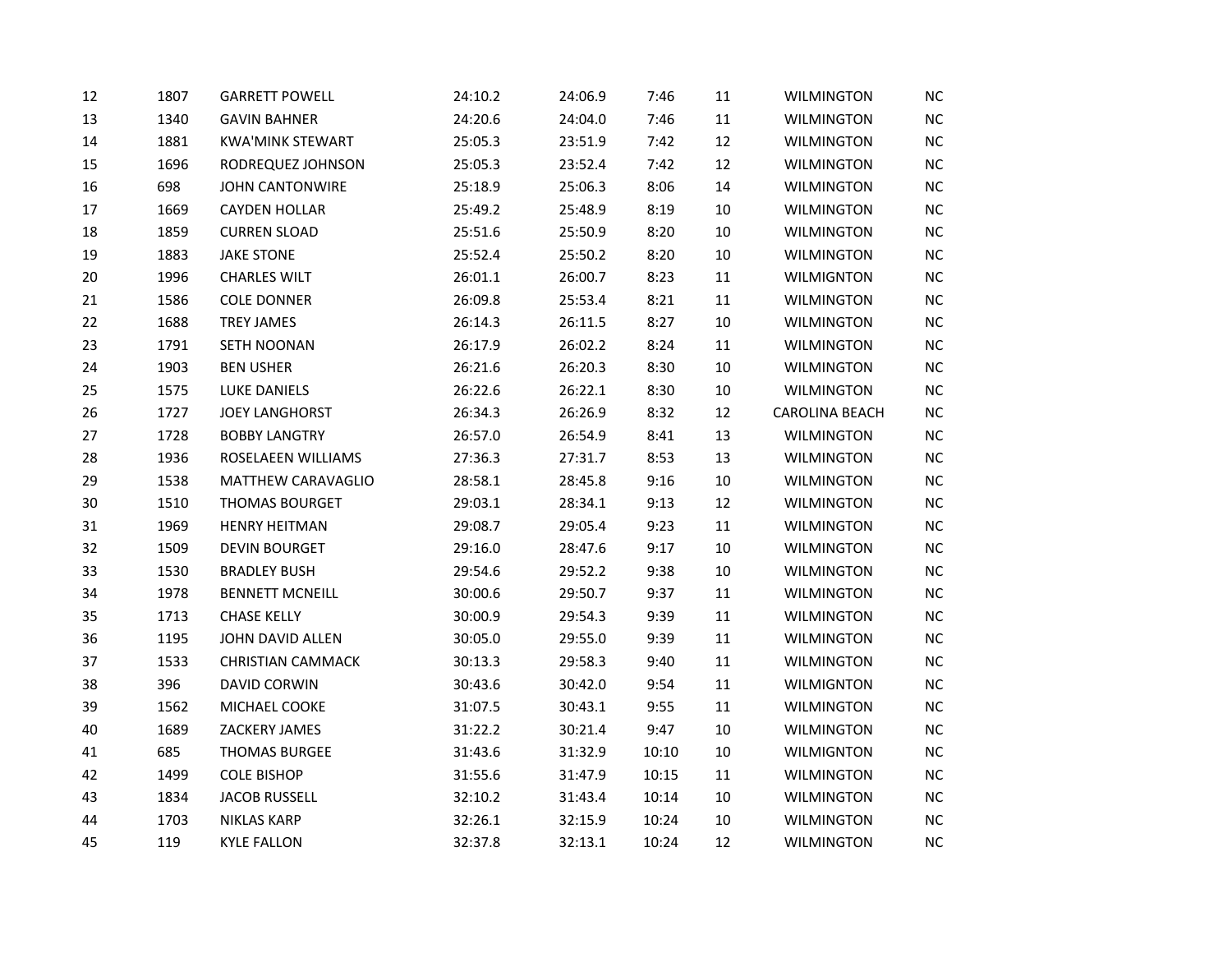| 46                  | 1633 | <b>CAMPBELL GITLRICH</b>   | 33:09.3              | 33:06.0   | 10:41 | 12     | <b>WILMINGTON</b> | $NC$  |
|---------------------|------|----------------------------|----------------------|-----------|-------|--------|-------------------|-------|
| 47                  | 1849 | JOSHUA SHACKELFORD         | 33:22.6              | 33:18.4   | 10:45 | $11\,$ | <b>WILMINGTON</b> | $NC$  |
| 48                  | 1877 | <b>JERRID SPIVEY</b>       | 33:29.6              | 33:27.1   | 10:47 | 11     | <b>WILMINGTON</b> | NC    |
| 49                  | 1977 | <b>BLAKE ISLA</b>          | 33:40.6              | 33:39.6   | 10:51 | 12     | <b>WILMINGTON</b> | $NC$  |
| 50                  | 1787 | <b>COLTRANE NEVRUZ</b>     | 33:43.3              | 33:27.7   | 10:47 | 10     | <b>WILMINGTON</b> | NC    |
| 51                  | 1597 | ALDO ESPRAZA-VASQUEZ       | 33:52.7              | 33:50.6   | 10:55 | 12     | <b>WILMINGTON</b> | $NC$  |
| 52                  | 1493 | <b>JB BELL</b>             | 33:53.0              | 33:29.3   | 10:48 | 11     | <b>WILMINGTON</b> | $NC$  |
| 53                  | 1612 | <b>CARSON FISHER</b>       | 35:03.9              | 34:00.7   | 10:58 | 10     | <b>WILMINGTON</b> | NC    |
| 54                  | 149  | <b>RYAN CAMERON</b>        | 35:07.7              | 34:51.9   | 11:15 | 10     | <b>WILMIGNTON</b> | $NC$  |
| 55                  | 1651 | <b>BLAKE HARRELL</b>       | 36:20.8              | 36:00.4   | 11:37 | 11     | <b>WILMINGTON</b> | NC    |
| 56                  | 1608 | <b>BRAYDEN FERGUSON</b>    | 38:55.5              | 38:25.7   | 12:24 | 12     | <b>WILMINGTON</b> | $NC$  |
| 57                  | 1552 | CIE'ANDRE' COKER           | 40:43.2              | 40:36.2   | 13:06 | 13     | WILMINGTON        | NC    |
| 58                  | 1799 | <b>NOA PARKER</b>          | 42:17.1              | 41:57.3   | 13:32 | 11     | <b>WILMINGTON</b> | $NC$  |
| 59                  | 1620 | <b>KADEN FRENCH</b>        | 42:20.3              | 42:05.5   | 13:35 | 10     | <b>WILMINGTON</b> | $NC$  |
| 60                  | 1697 | SEMAJ JOHNSON              | 54:09.9              | 54:07.3   | 17:27 | 11     | <b>WILMINGTON</b> | $NC$  |
| <b>MALE 15 - 19</b> |      |                            |                      |           |       |        |                   |       |
|                     | Bib# | Name                       | <b>Official Time</b> | Chip Time | Pace  | Age    | City              | State |
| Place               |      |                            |                      |           |       |        |                   |       |
| 1                   | 219  | <b>RAY SHAVER</b>          | 20:52.8              | 20:45.8   | 6:42  | 16     | <b>WILMIGNTON</b> | NC    |
| 2                   | 1617 | <b>JACKSON FOX</b>         | 22:57.2              | 22:51.7   | 7:22  | 15     | <b>WILMINGTON</b> | $NC$  |
| 3                   | 1980 | <b>ARTHUR TOWNSEND</b>     | 23:09.9              | 22:49.0   | 7:22  | 16     | <b>WILMINGTON</b> | NC    |
| 4                   | 313  | <b>AUSTIN WADDELL</b>      | 23:41.2              | 23:28.7   | 7:34  | 15     | <b>WILMIGNTON</b> | $NC$  |
| 5                   | 699  | <b>MATTHEW WILLIAMS</b>    | 24:39.3              | 24:16.3   | 7:50  | 16     | <b>WILMINGTON</b> | NC    |
| 6                   | 1132 | <b>EDWARD ALBRECHT</b>     | 26:33.8              | 26:25.1   | 8:31  | 19     | <b>WILMINGTON</b> | NC    |
| 7                   | 702  | <b>ISAI SANTIAGO</b>       | 26:47.1              | 26:41.4   | 8:36  | 15     | <b>WILMINGTON</b> | $NC$  |
| 8                   | 704  | <b>JACOB WILSON</b>        | 29:06.4              | 28:24.4   | 9:10  | 16     | <b>WILMIGNTON</b> | NC    |
| 9                   | 703  | <b>ADRIAN LOPEZ</b>        | 29:06.9              | 29:01.0   | 9:22  | 16     | LELAND            | $NC$  |
| 10                  | 1848 | <b>BRADLEY SHACKELFORD</b> | 33:24.4              | 33:24.4   | 10:46 | 17     | <b>WILMINGTON</b> | NC    |
| 11                  | 719  | <b>JESUS BDAU</b>          | 42:04.7              | 41:09.4   | 13:16 | 18     | <b>WILMINGTON</b> | $NC$  |
| <b>MALE 20 - 24</b> |      |                            |                      |           |       |        |                   |       |
| Place               | Bib# | Name                       | <b>Official Time</b> | Chip Time | Pace  | Age    | City              | State |
| 1                   | 1912 | <b>TYLER WALKER</b>        | 33:19.3              | 32:45.9   | 10:34 | 20     | <b>WILMINGTON</b> | $NC$  |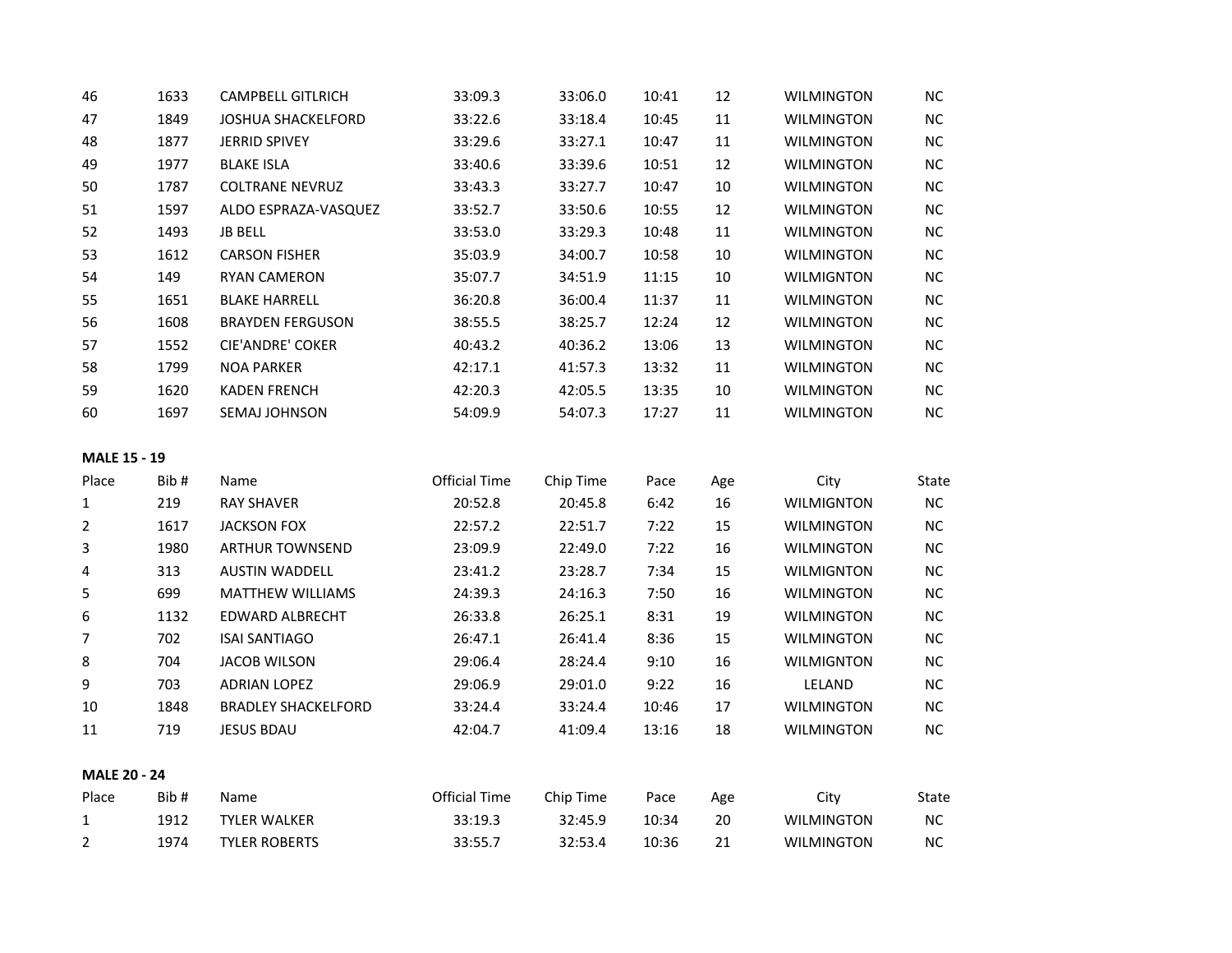|                     | <b>MALE 25 - 29</b> |                         |                      |           |       |     |                   |           |
|---------------------|---------------------|-------------------------|----------------------|-----------|-------|-----|-------------------|-----------|
| Place               | Bib#                | Name                    | <b>Official Time</b> | Chip Time | Pace  | Age | City              | State     |
| 1                   | 720                 | <b>BRYAN STODDARD</b>   | 18:57.5              | 18:51.2   | 6:05  | 25  | <b>WILMINGTON</b> | NC        |
| $\overline{2}$      | 1564                | <b>BRETT COTTRELL</b>   | 20:29.4              | 20:26.9   | 6:35  | 27  | <b>WILMINGTON</b> | $NC$      |
| 3                   | 1629                | <b>RYAN GIBBLE</b>      | 22:11.6              | 21:44.2   | 7:01  | 28  | LELAND            | NC        |
| 4                   | 1926                | <b>JIMMY WELLMON</b>    | 25:06.2              | 24:37.5   | 7:56  | 26  | WILMINGTONW       | NC        |
| 5                   | 1760                | RYAN MCDERMOTT          | 25:53.8              | 25:30.8   | 8:14  | 26  | LELAND            | <b>NC</b> |
| 6                   | 166                 | <b>KEVIN FOX</b>        | 26:35.7              | 25:59.4   | 8:23  | 26  | <b>WILMIGNTON</b> | NC        |
| 7                   | 718                 | ATWOOD BOYD             | 28:30.8              | 28:28.2   | 9:11  | 27  | <b>WILMINGTON</b> | NC        |
| 8                   | 1875                | <b>TAYLOR SPEAR</b>     | 28:39.1              | 27:53.1   | 8:59  | 29  | <b>WILMINGTON</b> | $NC$      |
| 9                   | 1966                | <b>GABRIEL ZEA ROJO</b> | 29:24.1              | 28:09.3   | 9:05  | 28  | WILMINGTON        | $NC$      |
| 10                  | 721                 | <b>ALEXIA POOL</b>      | 31:06.0              | 30:52.6   | 9:57  | 29  | <b>WILMINGTON</b> | $NC$      |
| 11                  | 1644                | ADAM HALL               | 31:26.6              | 30:41.0   | 9:54  | 27  | <b>WILMINGTON</b> | $NC$      |
| 12                  | 1590                | <b>TALMADGE DUNCAN</b>  | 33:02.6              | 32:10.2   | 10:23 | 25  | <b>WILMINGTON</b> | $NC$      |
| 13                  | 1512                | <b>WILLIAM BRAMBLE</b>  | 37:24.3              | 36:32.4   | 11:47 | 29  | <b>WILMINGTON</b> | $NC$      |
|                     |                     |                         |                      |           |       |     |                   |           |
| <b>MALE 30 - 34</b> |                     |                         |                      |           |       |     |                   |           |
| Place               | Bib#                | Name                    | <b>Official Time</b> | Chip Time | Pace  | Age | City              | State     |
| 1                   | 1870                | <b>JEREMY SNODGRASS</b> | 19:28.2              | 19:28.2   | 6:17  | 32  | <b>WILMINGTON</b> |           |
|                     |                     |                         |                      |           |       |     |                   | NC        |
| $\overline{2}$      | 1893                | PAUL THEISS             | 21:12.8              | 21:06.0   | 6:48  | 31  | <b>WILMINGTON</b> | NC        |
| 3                   | 109                 | <b>WEBSTER GUTHRIE</b>  | 23:02.9              | 22:59.8   | 7:25  | 30  | <b>WILMINGTON</b> | <b>NC</b> |
| 4                   | 1679                | <b>ERIC IRIZARRY</b>    | 25:05.7              | 23:52.5   | 7:42  | 34  | <b>WILMINGTON</b> | $\sf NC$  |
| 5                   | 1793                | <b>FRANK NOVELLO</b>    | 25:44.3              | 25:44.3   | 8:18  | 33  | <b>WILMINGTON</b> | <b>NC</b> |
| 6                   | 1914                | <b>CHRIS WALTERS</b>    | 26:56.3              | 26:33.1   | 8:34  | 33  | <b>WILMINGTON</b> | NC        |
| 7                   | 1918                | <b>MARK HARRINGTON</b>  | 26:57.7              | 26:52.9   | 8:40  | 33  | <b>WILMINGTON</b> | NC        |
| 8                   | 1873                | <b>JUSTIN SORRELLS</b>  | 28:22.2              | 28:05.1   | 9:04  | 31  | <b>WILMINGTON</b> | $NC$      |
| 9                   | 1736                | <b>KEVIN LENNON</b>     | 30:31.9              | 29:44.4   | 9:35  | 34  | <b>WILMINGTON</b> | NC        |
| $10\,$              | 710                 | <b>NATHAN ADAMS</b>     | 32:39.0              | 32:13.1   | 10:24 | 30  |                   |           |
| $11\,$              | 1492                | RYAN BECKSTEIN          | 34:27.8              | 33:55.1   | 10:56 | 33  | <b>WILMINGTON</b> | $NC$      |
| 12                  | 1676                | <b>OWEN HOWELL</b>      | 34:38.9              | 34:01.6   | 10:58 | 30  | <b>WILMINGTON</b> | $NC$      |
| 13                  | 687                 | <b>BRADLEY SUTTON</b>   | 35:59.8              | 35:59.8   | 11:36 | 34  | <b>WILMIGNTON</b> | NC        |
| 14                  | 1667                | PATRICK HOLDER          | 41:13.9              | 41:09.0   | 13:16 | 32  | <b>WILMINGTON</b> | $NC$      |
| 15                  | 212                 | <b>MARCOS FABIAN</b>    | 44:29.4              | 43:33.2   | 14:03 | 30  | <b>WILMIGNTON</b> | NC        |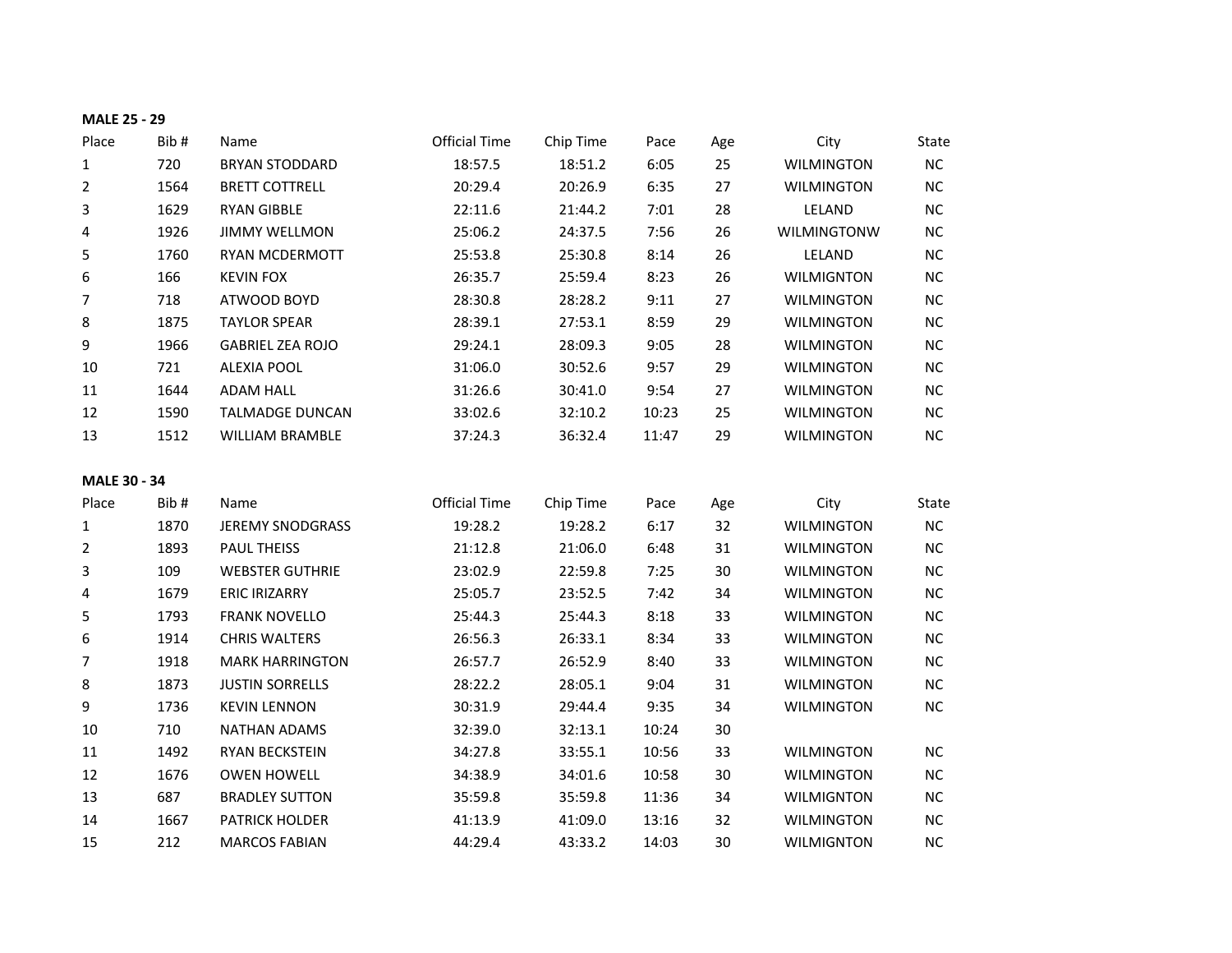| MALE 35 - 39        |      |                           |                      |           |       |     |                   |           |
|---------------------|------|---------------------------|----------------------|-----------|-------|-----|-------------------|-----------|
| Place               | Bib# | Name                      | <b>Official Time</b> | Chip Time | Pace  | Age | City              | State     |
| 1                   | 690  | <b>CHRISTOPHER MARTIN</b> | 21:06.6              | 21:03.3   | 6:47  | 37  | <b>WILMINGTON</b> | NC        |
| 2                   | 1841 | DAVID SCARLETTO           | 21:14.8              | 21:14.8   | 6:51  | 39  | <b>WILMINGTON</b> | NC        |
| 3                   | 1941 | <b>SHAWN WINTER</b>       | 23:22.7              | 23:18.4   | 7:31  | 39  | <b>WILMINGTON</b> | NC.       |
| 4                   | 1880 | <b>WILLIAM STERRETT</b>   | 23:35.1              | 23:30.0   | 7:35  | 37  | <b>WILMINGTON</b> | NC        |
| 5                   | 1910 | <b>JASON VOGT</b>         | 27:13.7              | 27:02.6   | 8:43  | 36  | <b>WILMIGNTON</b> | NC        |
| 6                   | 1496 | ZACH BENNETT              | 28:53.9              | 28:21.4   | 9:09  | 35  | LELAND            | $NC$      |
| 7                   | 1143 | <b>CLAY ALFORD</b>        | 29:35.1              | 29:22.1   | 9:28  | 39  | <b>WILMINGTON</b> | NC        |
| 8                   | 1761 | ADAM MCNUTT               | 30:16.0              | 29:46.7   | 9:36  | 35  | <b>WILMINGTON</b> | $NC$      |
| 9                   | 1944 | <b>DAVID WITMER</b>       | 30:36.8              | 29:30.6   | 9:31  | 38  | <b>WILMINGTON</b> | $NC$      |
| 10                  | 1818 | TY RABON                  | 30:38.8              | 30:03.3   | 9:42  | 38  | <b>WILMINGTON</b> | <b>NC</b> |
| 11                  | 168  | <b>STEVE MCCROSSON</b>    | 30:54.8              | 30:10.8   | 9:44  | 37  | <b>WILMIGNTON</b> | $NC$      |
| 12                  | 1932 | <b>MARKEL WILLIAMS</b>    | 32:13.3              | 31:40.8   | 10:13 | 36  | <b>WILMINGTON</b> | NC        |
| 13                  | 1886 | <b>BRYAN STUCK</b>        | 34:08.2              | 33:38.3   | 10:51 | 39  | <b>WILMINGTON</b> | NC        |
| $14\,$              | 1965 | FRANKIE POLLOCK JR.       | 35:10.4              | 34:09.2   | 11:01 | 36  | <b>WILMINGTON</b> | NC        |
| 15                  | 465  | PHILIP SUTTON             | 36:01.0              | 34:42.0   | 11:12 | 39  | <b>WILMIGNTON</b> | $NC$      |
| 16                  | 1687 | <b>ROBERT JAMES</b>       | 36:50.2              | 36:23.8   | 11:44 | 39  | <b>WILMINGTON</b> | <b>NC</b> |
| 17                  | 1872 | <b>EDUARDO SOMECH</b>     | 37:26.9              | 35:44.0   | 11:32 | 38  | <b>WILMINGTON</b> | <b>NC</b> |
| 18                  | 1752 | <b>SAM MARTIN</b>         | 37:45.9              | 36:20.4   | 11:43 | 36  | LELAND            | $NC$      |
| 19                  | 1621 | <b>KEVIN FRENCH</b>       | 42:20.8              | 42:09.2   | 13:36 | 38  | <b>WILMINGTON</b> | NC        |
| <b>MALE 40 - 44</b> |      |                           |                      |           |       |     |                   |           |
| Place               | Bib# | Name                      | <b>Official Time</b> | Chip Time | Pace  | Age | City              | State     |
| 1                   | 1753 | <b>TRAVIS MATTHEWS</b>    | 20:46.1              | 20:40.0   | 6:40  | 43  | <b>WILMINGTON</b> | $NC$      |
| 2                   | 1790 | <b>MARK NOONAN</b>        | 26:18.2              | 26:01.4   | 8:24  | 40  | <b>WILMINGTON</b> | <b>NC</b> |
| 3                   | 1531 | <b>BRENT BUSH</b>         | 26:31.3              | 26:28.6   | 8:32  | 43  | <b>WILMINGTON</b> | NC        |
| 4                   | 1579 | <b>CRAIG DIBLASI</b>      | 28:46.4              | 28:28.5   | 9:11  | 41  | <b>WILMINTON</b>  | NC        |
| 5                   | 1525 | <b>GEOFF BROWN</b>        | 29:01.0              | 28:25.3   | 9:10  | 44  | <b>WILMINGTON</b> | $NC$      |
| 6                   | 1864 | PAUL SLOVIK               | 29:19.7              | 28:27.7   | 9:11  | 40  | <b>WILMINGTON</b> | NC        |
| 7                   | 1946 | MIKE WOMBLE               | 29:30.9              | 29:20.9   | 9:28  | 42  | <b>WILMINGTON</b> | <b>NC</b> |
| 8                   | 1842 | JEFF SCHUTTE              | 30:09.7              | 29:38.6   | 9:34  | 40  | <b>WILMINGTON</b> | NC        |
| 9                   | 691  | <b>JODY FLETCHER</b>      | 31:01.4              | 30:43.4   | 9:55  | 40  | <b>WILMINGTON</b> | NC        |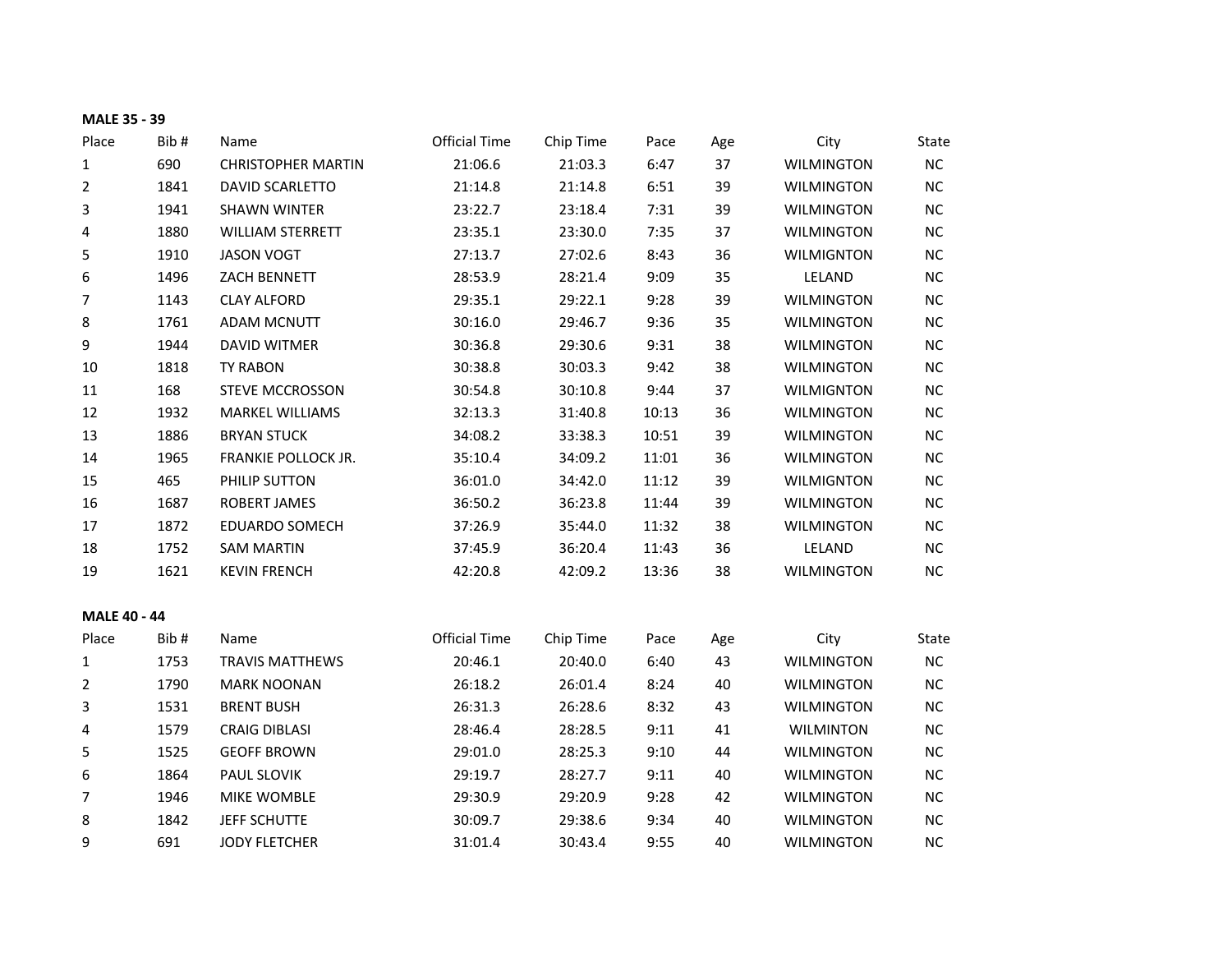| 10                  | 1571 | <b>CHRISTER DAHLGREN</b>  | 32:16.1              | 32:16.1   | 10:25 | 44  | <b>WILMINGTON</b> | <b>NC</b>  |
|---------------------|------|---------------------------|----------------------|-----------|-------|-----|-------------------|------------|
| $11\,$              | 1837 | <b>JOHN SAKEL</b>         | 32:23.4              | 31:54.0   | 10:17 | 41  | <b>WILMINGTON</b> | $NC$       |
| 12                  | 1835 | <b>KRIS RUSSELL</b>       | 32:38.2              | 32:15.7   | 10:24 | 44  | <b>WILMINGTON</b> | NC         |
| 13                  | 1884 | <b>KENNY STONE</b>        | 32:39.2              | 31:54.3   | 10:17 | 42  | <b>WILMINGTON</b> | NC         |
| 14                  | 1557 | MIKE CONNOLLY             | 33:05.2              | 31:42.1   | 10:14 | 41  | <b>WILMINGTON</b> | NC         |
| 15                  | 1604 | <b>BRANDON FARRELL</b>    | 34:04.1              | 33:02.6   | 10:39 | 43  | <b>WILMINGTON</b> | ${\sf NC}$ |
| 16                  | 1906 | <b>SCOTT VANNOTE</b>      | 36:37.2              | 36:20.1   | 11:43 | 44  | <b>WILMINGTON</b> | $\sf NC$   |
| 17                  | 1661 | <b>JAMES HEMBREE</b>      | 39:52.2              | 38:54.6   | 12:33 | 40  | <b>WILMINGTON</b> | NC         |
| 18                  | 1654 | <b>ROBERT HARRELL</b>     | 42:29.6              | 41:31.8   | 13:24 | 42  | <b>WILMINGTON</b> | $NC$       |
| 19                  | 1854 | <b>ANTHONY SHREWSBURY</b> | 42:44.9              | 41:50.0   | 13:30 | 42  | <b>WILMINGTON</b> | $\sf NC$   |
| 20                  | 1692 | <b>BEN JENSEN</b>         | 44:16.5              | 43:54.9   | 14:10 | 41  | <b>WILMINGTON</b> | NC         |
| 21                  | 1603 | <b>CURTIS FALLON</b>      | 47:38.1              | 46:26.2   | 14:59 | 42  | <b>WILMINGTON</b> | NC         |
| 22                  | 1986 | <b>BRADLEY SIZEMORE</b>   | 51:42.5              | 50:41.8   | 16:21 | 42  | <b>WILMINGTON</b> | NC         |
| <b>MALE 45 - 49</b> |      |                           |                      |           |       |     |                   |            |
| Place               | Bib# | Name                      | <b>Official Time</b> | Chip Time | Pace  | Age | City              | State      |
| $\mathbf{1}$        | 711  | MIKE DUNCAN               | 19:55.8              | 19:54.0   | 6:25  | 45  |                   |            |
| $\overline{2}$      | 717  | PAUL QUAM                 | 25:12.6              | 24:54.1   | 8:02  | 48  | <b>WILMINGTON</b> | <b>NC</b>  |
| 3                   | 1634 | <b>TODD GODBEY</b>        | 28:07.2              | 27:52.8   | 8:59  | 45  | <b>WILMINGTON</b> | NC         |
| 4                   | 1542 | <b>STEVE CARVAGLIO</b>    | 29:03.6              | 28:51.1   | 9:18  | 48  | <b>WILMINGTON</b> | $NC$       |
| 5                   | 1715 | <b>PATRICK KELLY</b>      | 30:00.9              | 29:53.4   | 9:38  | 46  | <b>WILMINGTON</b> | $NC$       |
| 6                   | 1587 | J.R. DOVER                | 30:46.6              | 30:40.2   | 9:54  | 47  | <b>WILMINGTON</b> | ${\sf NC}$ |
| $\overline{7}$      | 1773 | <b>RANDY MISKECH</b>      | 31:21.7              | 31:00.2   | 10:00 | 49  | WILMINGTON        | ${\sf NC}$ |
| 8                   | 1907 | <b>TIM VERHEY</b>         | 32:01.2              | 31:48.8   | 10:15 | 47  | LAURINBURG        | NC         |
| 9                   | 1724 | <b>STEPHEN KRUIT</b>      | 32:08.5              | 31:43.4   | 10:14 | 46  | <b>WILMINGTON</b> | $NC$       |
| $10\,$              | 1892 | <b>ROBERT SWEET</b>       | 36:48.2              | 36:09.3   | 11:40 | 45  | <b>WILMINGTON</b> | NC         |
| $11\,$              | 1720 | <b>BURT KILPATRICK</b>    | 37:50.7              | 36:44.0   | 11:51 | 46  | WILMINGTON        | NC         |
| 12                  | 1734 | <b>BRUCE LENNON</b>       | 40:45.0              | 39:56.6   | 12:53 | 47  | <b>WILMINGTON</b> | $NC$       |
| 13                  | 1934 | PAUL WILLIAMS             | 42:08.5              | 42:08.5   | 13:35 | 46  | <b>WILMINGTON</b> | NC         |
| 14                  | 1522 | RYAN BROUSSARD            | 42:18.4              | 41:42.7   | 13:27 | 47  | <b>WILMINGTON</b> | NC         |
| 15                  | 1997 | <b>ERNIE FAISON</b>       | 52:04.4              | 50:45.8   | 16:22 | 46  | <b>WILMIGNTON</b> | NC         |
| <b>MALE 50 - 54</b> |      |                           |                      |           |       |     |                   |            |
| Place               | Bib# | Name                      | <b>Official Time</b> | Chip Time | Pace  | Age | City              | State      |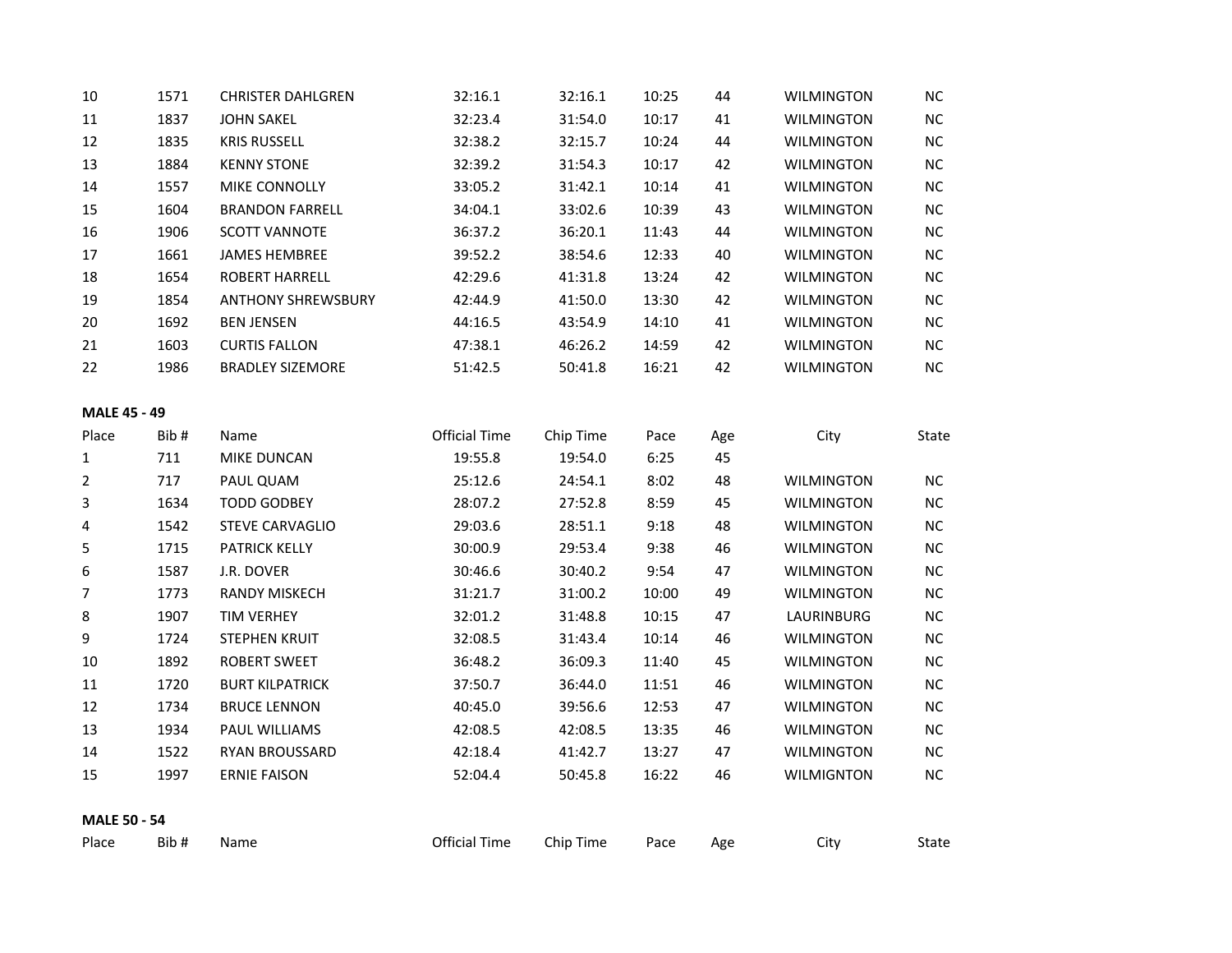| 1                   | 1666 | DAVID HOLDEN            | 18:48.0              | 18:46.3   | 6:03  | 51  | <b>WILMINGTON</b>         | NC         |  |
|---------------------|------|-------------------------|----------------------|-----------|-------|-----|---------------------------|------------|--|
| 2                   | 694  | MIKE GOYNE              | 23:09.0              | 23:01.4   | 7:25  | 50  |                           |            |  |
| 3                   | 689  | <b>KEVIN LEE</b>        | 24:53.6              | 24:45.9   | 7:59  | 53  |                           |            |  |
| 4                   | 716  | <b>JOAO TRELO</b>       | 26:36.9              | 26:16.2   | 8:28  | 50  | <b>WRIGHTSVILLE BEACH</b> | NC         |  |
| 5                   | 1749 | <b>TIMOTHY MARKLEY</b>  | 26:39.2              | 26:37.3   | 8:35  | 50  | <b>WILMINGTON</b>         | $NC$       |  |
| 6                   | 218  | <b>TODD SHAVER</b>      | 27:53.6              | 27:45.4   | 8:57  | 51  | <b>WILMIGNTON</b>         | $NC$       |  |
| 7                   | 1346 | RICHARD BAHNER          | 32:33.6              | 32:16.3   | 10:25 | 53  | <b>WILMINGTON</b>         | $NC$       |  |
| 8                   | 1236 | <b>EDDIE ANDERSON</b>   | 34:08.7              | 33:39.3   | 10:51 | 53  | <b>WILMINGTON</b>         | $NC$       |  |
| 9                   | 1305 | <b>MIKE ARKINSON</b>    | 34:59.4              | 34:40.5   | 11:11 | 50  | <b>WILMINGTON</b>         | $NC$       |  |
| <b>MALE 55 - 59</b> |      |                         |                      |           |       |     |                           |            |  |
| Place               | Bib# | Name                    | Official Time        | Chip Time | Pace  | Age | City                      | State      |  |
| $\mathbf{1}$        | 1955 | <b>GARY ZABOROWSKI</b>  | 24:44.9              | 24:41.2   | 7:58  | 59  | <b>WILMINGTON</b>         | $\sf NC$   |  |
| $\overline{2}$      | 1515 | <b>RON BRASWELL</b>     | 24:50.0              | 24:32.2   | 7:55  | 58  | <b>WILMINGTON</b>         | $NC$       |  |
| 3                   | 1641 | <b>MARK HAFER</b>       | 25:29.2              | 25:22.4   | 8:11  | 57  | LELAND                    | $NC$       |  |
| 4                   | 1672 | RICK HOLLIDAY           | 28:22.1              | 28:08.0   | 9:05  | 58  | <b>WILMINGTON</b>         | $NC$       |  |
| 5                   | 1637 | <b>GA GREENE</b>        | 31:28.5              | 30:58.0   | 9:59  | 56  | <b>WILMINGTON</b>         | $NC$       |  |
| 6                   | 1596 | <b>MATT ELLIOTT</b>     | 34:10.2              | 33:22.9   | 10:46 | 56  | <b>ELIZABETH CITY</b>     | ${\sf NC}$ |  |
| $\overline{7}$      | 1961 | REGINALD CLARK          | 54:44.9              | 53:34.3   | 17:17 | 58  | <b>BURGAW</b>             | $NC$       |  |
|                     |      |                         |                      |           |       |     |                           |            |  |
| <b>MALE 60 - 64</b> |      |                         |                      |           |       |     |                           |            |  |
| Place               | Bib# | Name                    | Official Time        | Chip Time | Pace  | Age | City                      | State      |  |
| $\mathbf{1}$        | 1994 | <b>WESLEY HUNTER</b>    | 35:21.2              | 34:01.3   | 10:58 | 61  | <b>WILMIGNTON</b>         | ${\sf NC}$ |  |
| $\overline{2}$      | 1784 | <b>THEODORE MULLINS</b> | 42:47.2              | 41:35.2   | 13:25 | 61  | LELAND                    | $NC$       |  |
| 3                   | 1868 | RICHARD SMITH           | 55:16.8              | 54:34.9   | 17:36 | 60  | <b>WILMINGTON</b>         | <b>NC</b>  |  |
| MALE 65 - 69        |      |                         |                      |           |       |     |                           |            |  |
| Place               | Bib# | Name                    | Official Time        | Chip Time | Pace  | Age | City                      | State      |  |
| $\mathbf{1}$        | 1624 | LOU GALLI               | 25:28.0              | 25:24.8   | 8:12  | 68  | <b>WILMINGTON</b>         | NC         |  |
| $\overline{2}$      | 1650 | <b>DAN HARKINS</b>      | 34:33.0              | 34:10.4   | 11:01 | 65  | <b>WILMINGTON</b>         | $NC$       |  |
| 3                   | 715  | <b>BUDD DINGWALL</b>    | 55:39.9              | 54:56.6   | 17:43 | 69  | SOUTHPORT                 | ${\sf NC}$ |  |
|                     |      |                         |                      |           |       |     |                           |            |  |
| <b>MALE 70+</b>     |      |                         |                      |           |       |     |                           |            |  |
| Place               | Bib# | Name                    | <b>Official Time</b> | Chip Time | Pace  | Age | City                      | State      |  |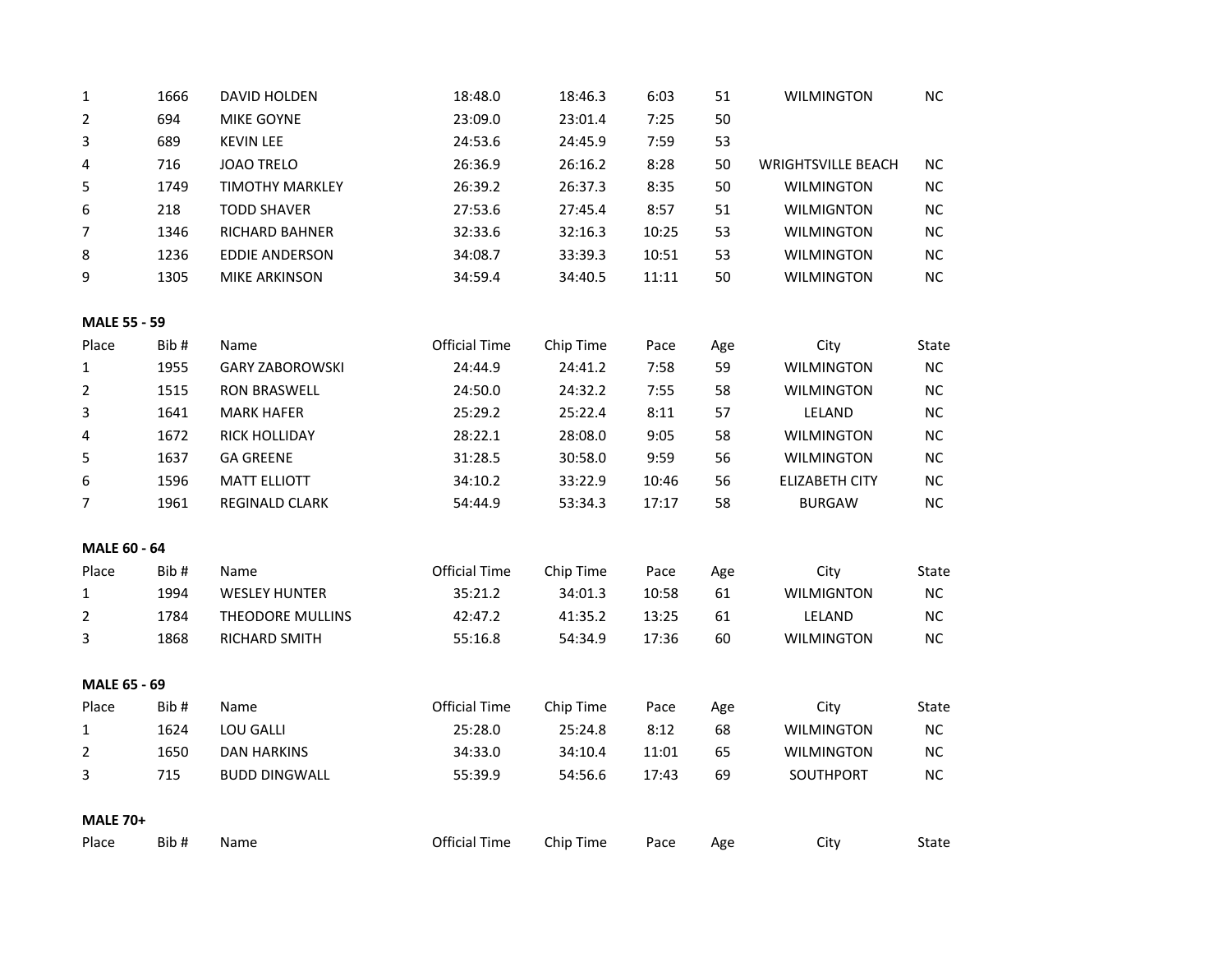| $\mathbf{1}$          | 1957                        | <b>GERALD ZINNER</b>    | 26:41.9              | 26:34.6   | 8:34  | 71             | SHALLOTTE         | <b>NC</b> |
|-----------------------|-----------------------------|-------------------------|----------------------|-----------|-------|----------------|-------------------|-----------|
| 2                     | 1767                        | <b>JERRY MCSWAIN</b>    | 29:54.4              | 29:26.4   | 9:30  | 71             | SHELBY            | NC        |
|                       |                             |                         |                      |           |       |                |                   |           |
|                       | <b>FEMALE 9 &amp; UNDER</b> |                         |                      |           |       |                |                   |           |
| Place                 | Bib#                        | Name                    | <b>Official Time</b> | Chip Time | Pace  | Age            | City              | State     |
| 1                     | 1945                        | <b>KEENER WITMER</b>    | 28:59.8              | 27:56.2   | 9:01  | 8              | <b>WILMINGTON</b> | NC        |
| $\overline{2}$        | 1704                        | <b>MALIA KASELL</b>     | 32:23.8              | 31:43.9   | 10:14 | 9              | LELAND            | NC        |
| 3                     | 411                         | <b>MARLEY BELL</b>      | 33:57.0              | 33:37.7   | 10:51 | 9              | <b>WILMIGNTON</b> | $NC$      |
| 4                     | 1535                        | <b>VALADIE CAMMACK</b>  | 36:41.5              | 36:08.5   | 11:39 | 8              | <b>WILMINGTON</b> | NC        |
| 5                     | 1611                        | <b>LEA FIELD</b>        | 37:34.8              | 36:41.7   | 11:50 | 9              | <b>WILMINGTON</b> | $NC$      |
| 6                     | 1627                        | <b>LUCY GEORGE</b>      | 38:19.0              | 37:13.9   | 12:00 | 9              | <b>WILMINGTON</b> | NC        |
| 7                     | 1858                        | REILLY SIZEMORE         | 38:35.3              | 37:43.9   | 12:10 | 9              | <b>WILMINGTON</b> | NC        |
| 8                     | 700                         | <b>SALLY VONKOLNITZ</b> | 38:39.6              | 38:37.7   | 12:27 | 9              | <b>WILMINGTON</b> | NC        |
| 9                     | 1894                        | <b>KAYLIN THIRY</b>     | 38:59.3              | 38:06.0   | 12:17 | 9              | <b>WILMINGTON</b> | $NC$      |
| 10                    | 1808                        | <b>GWENETH POWELL</b>   | 39:24.1              | 38:41.7   | 12:29 | 8              | <b>WILMINGTON</b> | NC        |
| 11                    | 445                         | <b>OTTO MEINHEIT</b>    | 39:28.2              | 39:12.7   | 12:39 | 9              | <b>WILMIGNTON</b> | NC        |
| 12                    | 1705                        | <b>NADIA KASELL</b>     | 41:06.0              | 40:26.4   | 13:03 | 7              | LELAND            | NC        |
| 13                    | 1521                        | <b>GIULIANA BROCK</b>   | 42:01.4              | 41:35.9   | 13:25 | 9              | <b>WINNABOW</b>   | $NC$      |
| 14                    | 1505                        | ELLA BOLZ               | 42:05.5              | 41:44.5   | 13:28 | 9              | <b>WILMINGTON</b> | $NC$      |
| 15                    | 1652                        | <b>KENDALL HARRELL</b>  | 42:29.2              | 41:46.3   | 13:28 | 6              | <b>WILMINGTON</b> | NC        |
| 16                    | 1804                        | <b>KATERIA PETERS</b>   | 43:01.5              | 41:50.7   | 13:30 | $\overline{7}$ | <b>WILMINGTON</b> | <b>NC</b> |
| 17                    | 1802                        | <b>KALAIA PETERS</b>    | 43:30.0              | 42:18.4   | 13:39 | 7              | <b>WILMINGTON</b> | $NC$      |
| 18                    | 1779                        | ELLA MOZINGO            | 44:57.3              | 44:18.4   | 14:17 | 9              | <b>WILMINGTON</b> | $NC$      |
| 19                    | 1647                        | PIPER HANNON            | 46:16.9              | 45:37.6   | 14:43 | 8              | <b>WILMINGTON</b> | NC        |
| 20                    | 1758                        | <b>MARY MCCARTY</b>     | 46:16.9              | 45:37.6   | 14:43 | 9              | LELAND            | $NC$      |
| 21                    | 1574                        | MACKENZIE DAMERON       | 48:04.1              | 47:26.2   | 15:18 | 9              | <b>WILMINGTON</b> | $NC$      |
| 22                    | 1803                        | <b>KALEAH PETERS</b>    | 50:04.6              | 48:51.6   | 15:45 | $\overline{7}$ | <b>WILMINGTON</b> | NC        |
| 23                    | 163                         | <b>JORDAN DEVOID</b>    | 55:45.2              | 54:56.7   | 17:43 | $\overline{7}$ | <b>WILMIGNTON</b> | <b>NC</b> |
| <b>FEMALE 10 - 14</b> |                             |                         |                      |           |       |                |                   |           |
| Place                 | Bib#                        | Name                    | <b>Official Time</b> | Chip Time | Pace  | Age            | City              | State     |
| 1                     | 1547                        | PAXTON CHITTY           | 21:36.9              | 21:34.5   | 6:57  | 12             | <b>WILMINGTON</b> | $\sf NC$  |
| 2                     | 1615                        | <b>EMILY FOREMAN</b>    | 23:45.8              | 23:41.5   | 7:38  | 11             | <b>WILMINGTON</b> | <b>NC</b> |
| 3                     | 1738                        | <b>MADDIE LEWIS</b>     | 23:48.2              | 23:38.5   | 7:37  | 11             | <b>WILMINGTON</b> | NC        |
|                       |                             |                         |                      |           |       |                |                   |           |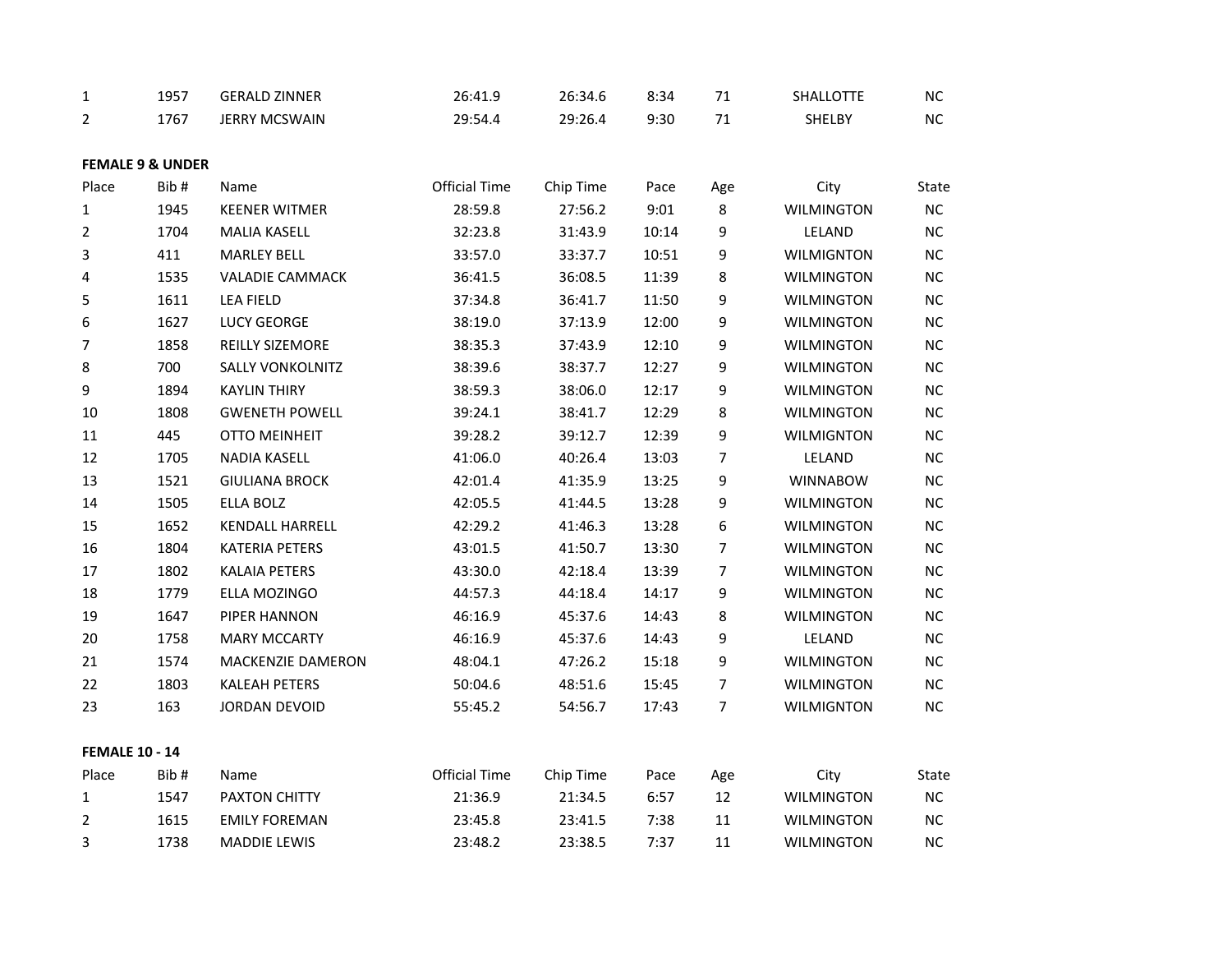| 4  | 1302 | <b>BAILEY ARKINSON</b>       | 24:10.1 | 23:51.6 | 7:42  | 10     | <b>WILMINGTON</b>         | NC        |
|----|------|------------------------------|---------|---------|-------|--------|---------------------------|-----------|
| 5  | 1991 | <b>KYBREYAH BRYANT</b>       | 25:05.3 | 23:51.7 | 7:42  | 14     | <b>WILMIGNTON</b>         | $NC$      |
| 6  | 1968 | REBEKAH WILLIAMSON           | 25:05.6 | 23:52.1 | 7:42  | 12     | <b>WILMINGTON</b>         | $NC$      |
| 7  | 1797 | <b>ESMERALDA PARADA</b>      | 25:05.6 | 23:52.8 | 7:42  | 13     | <b>WILMINGTON</b>         | NC        |
| 8  | 1304 | <b>KAYCE ARKINSON</b>        | 27:02.6 | 26:32.1 | 8:34  | 11     | <b>WILMINGTON</b>         | NC        |
| 9  | 1782 | MAGGIE MULLIGAN              | 27:14.6 | 26:43.0 | 8:37  | 10     | <b>WRIGHTSVILLE BEACH</b> | $NC$      |
| 10 | 1513 | <b>JENNY BRASWELL</b>        | 27:31.1 | 27:13.2 | 8:47  | 11     | <b>WILMINGTON</b>         | NC        |
| 11 | 235  | <b>JOY SHAVER</b>            | 27:50.2 | 27:41.9 | 8:56  | 12     | <b>WILMIGNTON</b>         | NC        |
| 12 | 1578 | ANGELINA DIBLASI             | 28:05.9 | 27:48.8 | 8:58  | 13     | <b>WILMINGTON</b>         | $NC$      |
| 13 | 1518 | <b>MAYA BRIDGMAN</b>         | 28:48.5 | 28:03.8 | 9:03  | $10\,$ | <b>WILMINGTON</b>         | $NC$      |
| 14 | 1860 | SOPHIA SLOAD                 | 28:50.9 | 28:33.1 | 9:13  | 13     | <b>WILMINGTON</b>         | NC        |
| 15 | 1526 | <b>TANSEY BROWN</b>          | 28:54.8 | 28:19.5 | 9:08  | 10     | <b>WILMINGTON</b>         | $NC$      |
| 16 | 1947 | <b>TAYLOR WOMBLE</b>         | 29:30.8 | 29:19.6 | 9:27  | 11     | <b>WILMINGTON</b>         | NC        |
| 17 | 697  | <b>RILEY PERDUE</b>          | 29:34.1 | 29:25.1 | 9:29  | 12     | <b>WILMINGTON</b>         | NC        |
| 18 | 1745 | ELIZABETH MACDONALD          | 29:41.9 | 29:19.8 | 9:27  | 14     | <b>WILMINGTON</b>         | $NC$      |
| 19 | 1920 | <b>MOLLY WARD</b>            | 29:42.7 | 29:26.6 | 9:30  | $11\,$ | <b>WILMINGTON</b>         | $NC$      |
| 20 | 1763 | <b>KENDRA MCNUTT</b>         | 29:43.1 | 29:14.8 | 9:26  | 10     | <b>WILMINGTON</b>         | NC        |
| 21 | 1618 | <b>NATALIE FOX</b>           | 29:43.3 | 29:19.5 | 9:27  | 10     | <b>WILMINGTON</b>         | $NC$      |
| 22 | 1577 | ANGELINA DIBLASI             | 29:51.6 | 29:35.5 | 9:33  | $11\,$ | <b>WILMINGTON</b>         | NC        |
| 23 | 1935 | <b>REGAN WILLIAMS</b>        | 29:55.0 | 29:52.7 | 9:38  | 10     | <b>WILMINGTON</b>         | <b>NC</b> |
| 24 | 1843 | MOLLY SCHUTTE                | 30:08.1 | 29:37.1 | 9:33  | 10     | <b>WILMINGTON</b>         | $NC$      |
| 25 | 1817 | <b>KENZIE RABON</b>          | 30:38.7 | 30:03.8 | 9:42  | 10     | <b>WILMINGTON</b>         | NC        |
| 26 | 1558 | <b>TARYN CONNOLLY</b>        | 30:45.9 | 30:20.1 | 9:47  | 10     | <b>WILMINGTON</b>         | NC        |
| 27 | 692  | <b>ABBY FLETCHER</b>         | 31:00.8 | 30:46.6 | 9:55  | 10     | <b>WILMIGNTON</b>         | $NC$      |
| 28 | 1896 | <b>JADE THOMPSON</b>         | 31:11.1 | 30:18.8 | 9:46  | $10\,$ | <b>WILMINGTON</b>         | NC        |
| 29 | 1826 | <b>KARI RIGGINS</b>          | 31:21.2 | 30:35.9 | 9:52  | 10     | <b>WILMINGTON</b>         | NC        |
| 30 | 1491 | <b>CAROLINE BEACH-VERHEY</b> | 32:00.8 | 31:48.4 | 10:15 | 10     | <b>WILMINGTON</b>         | $NC$      |
| 31 | 1568 | KAITLYN CUCOLO               | 32:06.1 | 31:52.9 | 10:17 | 10     | <b>WILMINGTON</b>         | NC        |
| 32 | 1572 | LILY DAHLGREN                | 32:16.4 | 31:52.3 | 10:17 | 10     | <b>WILMINGTON</b>         | <b>NC</b> |
| 33 | 1516 | <b>WILLOW BRIDGERS</b>       | 32:40.0 | 32:10.7 | 10:23 | 11     | <b>WILMINGTON</b>         | $NC$      |
| 34 | 1829 | <b>GRACE ROBERTSON</b>       | 33:00.9 | 32:46.2 | 10:34 | $11\,$ | <b>WILMINGTON</b>         | NC        |
| 35 | 1646 | <b>MASON PAIGE HALL</b>      | 33:19.3 | 32:46.3 | 10:34 | 10     | <b>WILMINGTON</b>         | <b>NC</b> |
| 36 | 1674 | <b>NASIRA HOWARD</b>         | 33:30.8 | 33:25.4 | 10:47 | 13     | <b>WILMINGTON</b>         | $NC$      |
| 37 | 1754 | <b>EMMA MAUK</b>             | 33:56.5 | 33:37.5 | 10:51 | 10     | <b>WILMINGTON</b>         | NC        |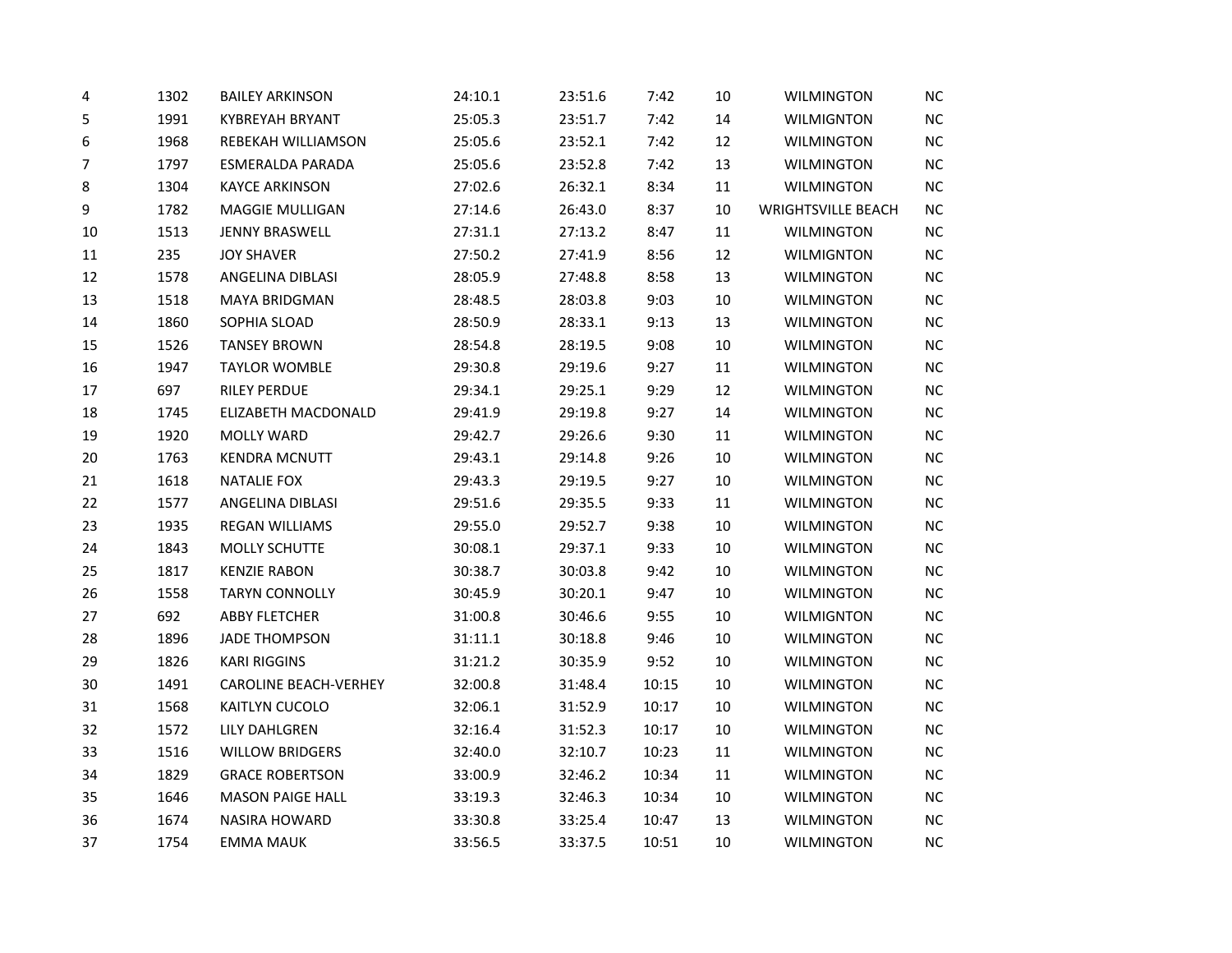| 38 | 1755 | <b>JENNA MCCAIN</b>      | 35:10.5 | 34:11.5 | 11:02 | 10     | <b>WILMINGTON</b>     | NC        |
|----|------|--------------------------|---------|---------|-------|--------|-----------------------|-----------|
| 39 | 1774 | <b>SYDNEY MOORE</b>      | 35:10.8 | 34:11.8 | 11:02 | 10     | <b>WILMINGTON</b>     | NC        |
| 40 | 1967 | <b>STEPHANIE WALKER</b>  | 36:06.2 | 36:00.8 | 11:37 | 13     | <b>WILMINGTON</b>     | NC        |
| 41 | 1613 | <b>LILIAN FISHER</b>     | 36:33.1 | 36:14.3 | 11:41 | 10     | <b>WILMINGTON</b>     | NC        |
| 42 | 1741 | SELINA LILLY             | 36:34.6 | 36:09.8 | 11:40 | 10     | <b>WILMINGTON</b>     | <b>NC</b> |
| 43 | 1905 | <b>COURTNEY VANNOTE</b>  | 36:36.3 | 36:17.7 | 11:42 | 10     | <b>WILMINGTON</b>     | <b>NC</b> |
| 44 | 1520 | <b>CARTER BRITT</b>      | 36:45.8 | 36:21.5 | 11:44 | 11     | <b>WILMINGTON</b>     | <b>NC</b> |
| 45 | 1832 | <b>BELLA RUSS</b>        | 36:46.3 | 36:26.9 | 11:45 | 11     | <b>WILMINGTON</b>     | NC        |
| 46 | 1685 | <b>ALICE JAMES</b>       | 36:50.0 | 36:24.6 | 11:45 | 11     | <b>WILMINGTON</b>     | <b>NC</b> |
| 47 | 725  | ADRIANAN                 | 37:24.6 | 37:05.3 | 11:58 | 10     |                       |           |
| 48 | 1683 | JOY RUTH JACOCKS         | 38:08.3 | 37:21.1 | 12:03 | 10     | <b>WILMINGTON</b>     | NC        |
| 49 | 709  | ELLA GODDARD             | 38:38.4 | 38:26.6 | 12:24 | 10     |                       |           |
| 50 | 1821 | KAYLA RASHADA            | 39:27.2 | 39:24.4 | 12:43 | 12     | WILMINGTON            | NС        |
| 51 | 334  | ANNALYSE ASKEW           | 39:50.5 | 39:50.5 | 12:51 | 10     | <b>WILMIGNTON</b>     | NC        |
| 52 | 1566 | <b>GRACE COVINGTON</b>   | 40:17.5 | 39:23.0 | 12:42 | 10     | <b>WILMINGTON</b>     | <b>NC</b> |
| 53 | 1744 | MARITZA ARAGON LUCERO    | 40:30.5 | 39:38.9 | 12:47 | 10     | WILMINGTON            | <b>NC</b> |
| 54 | 1889 | <b>MARYN SWANK</b>       | 40:30.8 | 40:07.8 | 12:56 | 10     | <b>WILMINGTON</b>     | NC        |
| 55 | 1725 | <b>TESSA KRUIT</b>       | 40:33.3 | 40:08.6 | 12:57 | 10     | <b>WILMINGTON</b>     | NC        |
| 56 | 1735 | KATHERINE LENNON         | 40:45.0 | 39:56.2 | 12:53 | 11     | <b>WILMINGTON</b>     | <b>NC</b> |
| 57 | 1768 | <b>JANIYA MESSICK</b>    | 41:13.4 | 41:08.6 | 13:16 | 12     | <b>WILMINGTON</b>     | <b>NC</b> |
| 58 | 1680 | <b>JESSICA JACKSON</b>   | 41:18.3 | 41:13.3 | 13:18 | 12     | <b>WILMINGTON</b>     | <b>NC</b> |
| 59 | 1550 | <b>AALIYAH CISNEROS</b>  | 41:37.2 | 41:33.3 | 13:24 | 12     | <b>WILMINGTON</b>     | NC        |
| 60 | 1664 | <b>GIGI HEYE</b>         | 42:00.5 | 41:34.4 | 13:25 | $10\,$ | <b>WILMINGTON</b>     | NC        |
| 61 | 1503 | <b>LIZBETH BOLANOS</b>   | 42:04.4 | 41:08.8 | 13:16 | 10     | <b>WILMINGTON</b>     | NC        |
| 62 | 1855 | <b>AUDREY SHREWSBURY</b> | 42:10.5 | 41:15.3 | 13:18 | 10     | <b>WILMINGTON</b>     | <b>NC</b> |
| 63 | 1523 | <b>SYDNEY BROUSSARD</b>  | 42:18.0 | 41:42.5 | 13:27 | 10     | <b>WILMINGTON</b>     | <b>NC</b> |
| 64 | 1693 | <b>ERIN JENSON</b>       | 44:13.8 | 43:53.3 | 14:09 | 12     | WILMINGTON            | NC        |
| 65 | 1853 | <b>AMANI SHIBLI</b>      | 44:28.8 | 43:19.6 | 13:58 | 10     | <b>WILMINGTON</b>     | NC        |
| 66 | 259  | <b>JENNIFER CRUZ</b>     | 44:29.0 | 43:32.8 | 14:03 | $11\,$ | <b>WILMIGNTON</b>     | <b>NC</b> |
| 67 | 1221 | NISSA AMARO              | 46:13.3 | 46:09.1 | 14:53 | 13     | <b>WILMINGTON</b>     | NC        |
| 68 | 727  | <b>KELSEA JACOBS</b>     | 46:13.4 | 46:08.8 | 14:53 | 10     | <b>WILMINGTON</b>     | <b>NC</b> |
| 69 | 1786 | JANYA NEAL               | 47:04.7 | 46:59.6 | 15:09 | 12     | <b>WILMINGTON</b>     | <b>NC</b> |
| 70 | 1919 | <b>ALEXIS WARD</b>       | 50:09.3 | 49:43.3 | 16:02 | 11     | <b>CAROLINA BEACH</b> | NC        |
| 71 | 1959 | RAMONA ALLEN             | 52:32.5 | 52:28.0 | 16:55 | 12     | <b>WILMINGTON</b>     | <b>NC</b> |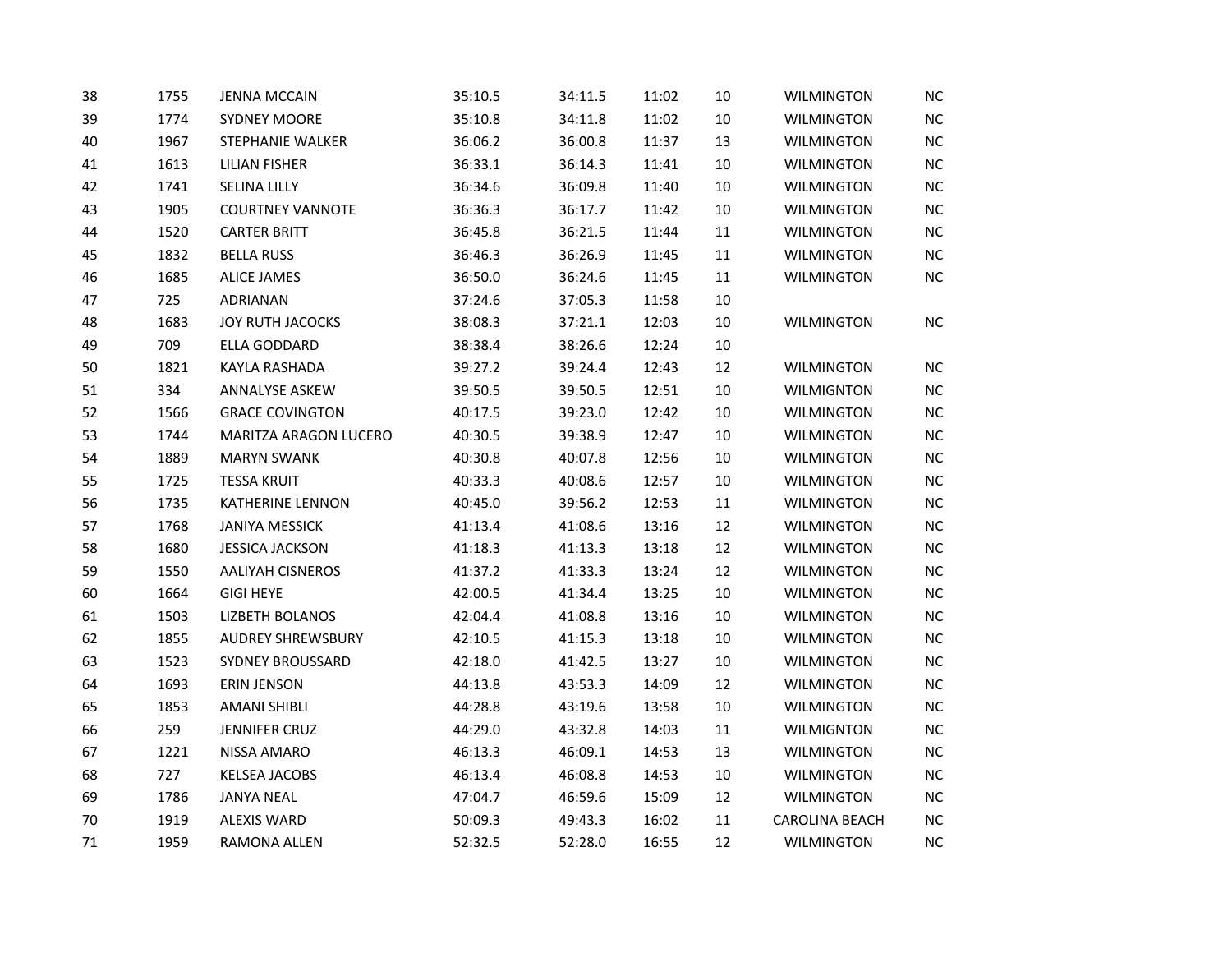| 72                    | 1901 | <b>AMELIA TORRES</b>    | 52:33.5              | 52:28.5   | 16:55 | 12  | <b>WILMINGTON</b>   | <b>NC</b> |
|-----------------------|------|-------------------------|----------------------|-----------|-------|-----|---------------------|-----------|
| 73                    | 269  | <b>FRANCINE WEI</b>     | 57:07.6              | 56:07.2   | 18:06 | 11  | <b>WILMINGTON</b>   | NC.       |
| 74                    | 1719 | ANNA CATE KILPATRICK    | 57:07.8              | 56:01.2   | 18:04 | 11  | <b>WILMINGTON</b>   | NC        |
| 75                    | 1925 | <b>FRANCINE WEI</b>     | 57:17.2              | 56:10.6   | 18:07 | 11  | <b>WILMINGTON</b>   | NC        |
| 76                    | 1911 | MICAH VOLLRATH          | 1:02:42.5            | 1:01:25.0 | 19:49 | 10  | <b>WILMINGTON</b>   | NC        |
| <b>FEMALE 15 - 19</b> |      |                         |                      |           |       |     |                     |           |
| Place                 | Bib# | Name                    | <b>Official Time</b> | Chip Time | Pace  | Age | City                | State     |
| 1                     | 1639 | <b>MEGAN HAASE</b>      | 26:23.4              | 26:04.1   | 8:25  | 15  | <b>WILMINGTON</b>   | NC        |
| $\overline{2}$        | 1909 | ANGELICA VOGEL          | 27:26.1              | 27:06.7   | 8:45  | 16  | <b>WILMINGTON</b>   | NC        |
| 3                     | 193  | <b>JACQUI VONDERAU</b>  | 27:45.2              | 27:38.9   | 8:55  | 15  | <b>WILMIGNTON</b>   | NC        |
| 4                     | 695  | <b>FAITH GOYNE</b>      | 28:26.4              | 28:02.8   | 9:03  | 16  |                     |           |
| 5                     | 179  | <b>HANNAH BROUSSARD</b> | 28:58.6              | 28:52.1   | 9:19  | 15  | <b>WILMIGNTON</b>   | <b>NC</b> |
| 6                     | 1982 | <b>TAYLOR WALICKI</b>   | 29:47.7              | 29:43.3   | 9:35  | 15  | <b>WILMINGTON</b>   | NC        |
| $\overline{7}$        | 191  | <b>HAILEY BROUSSARD</b> | 30:16.2              | 30:14.1   | 9:45  | 16  | <b>WILMIGNTON</b>   | NC        |
| 8                     | 299  | <b>TARA LUCZAK</b>      | 32:52.2              | 32:35.8   | 10:31 | 15  | <b>WILMIGNTON</b>   | NC        |
| 9                     | 1717 | <b>MARIAM KHARBAT</b>   | 35:57.0              | 35:25.1   | 11:25 | 15  | <b>WILMINGTON</b>   | NC        |
| 10                    | 1609 | <b>RILEY FERGUSON</b>   | 38:54.5              | 38:37.3   | 12:27 | 17  | <b>WILMINGTON</b>   | NC        |
| <b>FEMALE 20 - 24</b> |      |                         |                      |           |       |     |                     |           |
| Place                 | Bib# | Name                    | <b>Official Time</b> | Chip Time | Pace  | Age | City                | State     |
| 1                     | 1622 | KATHERINE FRESHWATER    | 22:35.3              | 22:34.2   | 7:17  | 23  | <b>WILMINGTON</b>   | NC        |
| $\overline{2}$        | 1632 | <b>ELISE GILMORE</b>    | 25:46.5              | 25:23.9   | 8:11  | 24  | RALEIGH             | NC        |
| 3                     | 1570 | <b>ERIN CUELLAR</b>     | 25:47.1              | 25:29.4   | 8:13  | 24  | <b>WILMINGTON</b>   | $NC$      |
| 4                     | 1748 | <b>MORGAN MANNION</b>   | 27:07.7              | 26:56.9   | 8:41  | 22  | <b>WILMINGTON</b>   | <b>NC</b> |
| 5                     | 1614 | <b>KALEIGH FORD</b>     | 32:05.2              | 31:27.6   | 10:09 | 24  | <b>WILMINGTON</b>   | NC        |
| 6                     | 1631 | <b>ALEXIS GIBSON</b>    | 35:04.8              | 34:20.9   | 11:05 | 22  | <b>WILMINGTON</b>   | $NC$      |
| 7                     | 1601 | <b>CHRISTA FAISON</b>   | 36:19.3              | 35:37.6   | 11:29 | 23  | <b>CASTLE HAYNE</b> | <b>NC</b> |
| 8                     | 1973 | <b>DEBORAH HARRISON</b> | 37:10.5              | 36:03.2   | 11:38 | 24  | <b>WILMINGTON</b>   | NC        |
| 9                     | 1678 | <b>KATE IRELAND</b>     | 37:37.8              | 37:01.2   | 11:56 | 23  | <b>WILMINGTON</b>   | NC        |
| 10                    | 1771 | <b>MISTY MILLER</b>     | 38:28.9              | 37:30.7   | 12:06 | 24  | <b>WILMINGTON</b>   | NC        |
| 11                    | 1731 | REBECCA LARD            | 40:21.0              | 39:49.0   | 12:51 | 21  | <b>ADVANCE</b>      | NC        |

**FEMALE 25 - 29**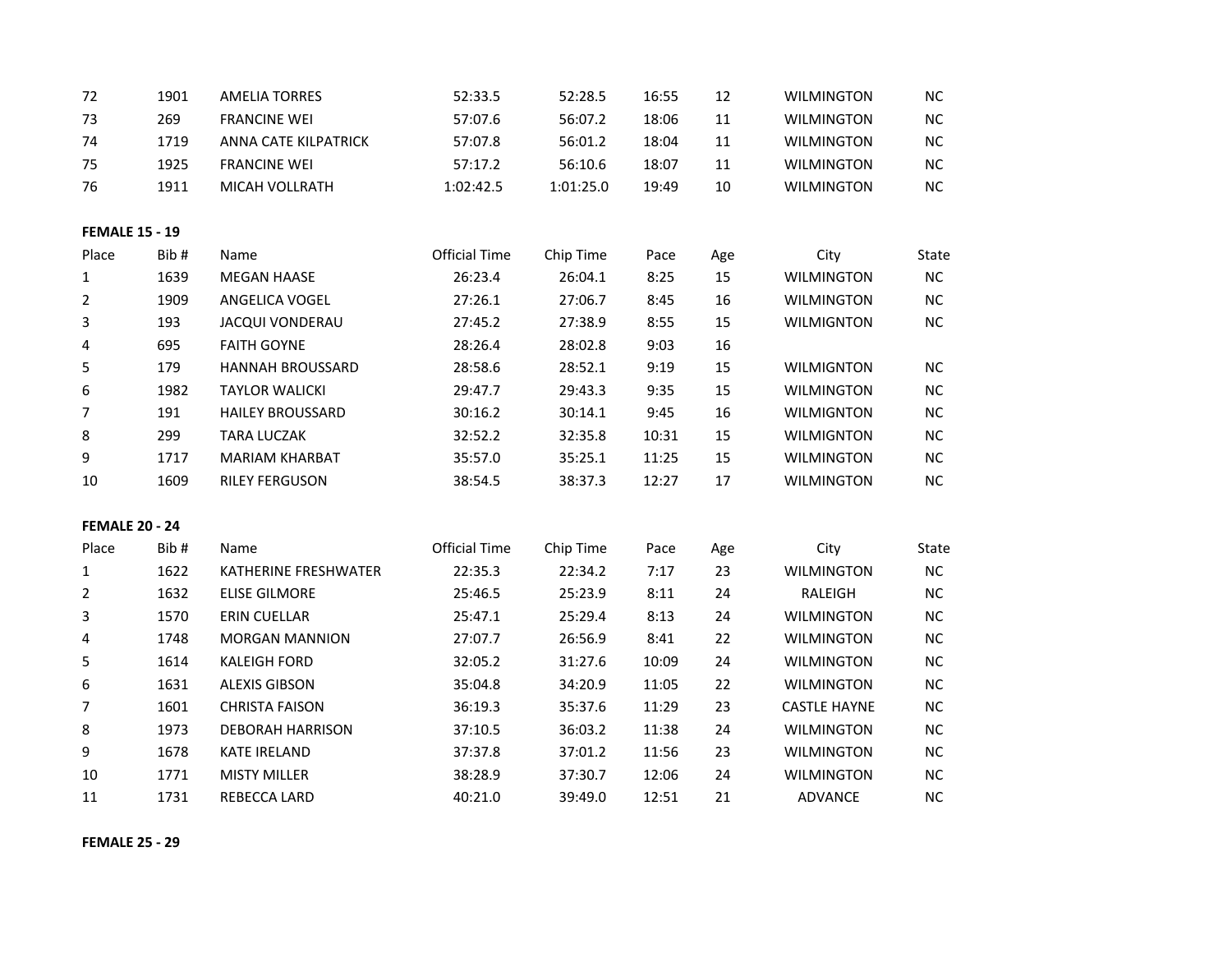| Place  | Bib# | Name                     | <b>Official Time</b> | Chip Time | Pace  | Age | City                      | State     |
|--------|------|--------------------------|----------------------|-----------|-------|-----|---------------------------|-----------|
| 1      | 1770 | SAMANTHA MIFSUD          | 20:47.3              | 20:43.7   | 6:41  | 27  | <b>WRIGHTSVILLE BEACH</b> | $NC$      |
| 2      | 1616 | <b>DANIELLE FOURNIER</b> | 22:43.8              | 22:36.5   | 7:17  | 25  | <b>WILMINGTON</b>         | $\sf NC$  |
| 3      | 1536 | <b>JAMIE CANNON</b>      | 26:02.6              | 25:47.3   | 8:19  | 25  | MOUNT PLEASANT            | $\sf SC$  |
| 4      | 1709 | <b>SAMANTHA KELLER</b>   | 27:39.2              | 27:26.4   | 8:51  | 26  | <b>WILMINGTON</b>         | NC        |
| 5      | 1045 | <b>KRISTIN AHNEMAN</b>   | 28:11.2              | 27:44.4   | 8:57  | 25  | WILMINGTON                | <b>NC</b> |
| 6      | 1198 | <b>JESSICA ALPHIN</b>    | 28:13.0              | 28:03.2   | 9:03  | 26  | <b>WILMINGTON</b>         | $NC$      |
| 7      | 1665 | AMANDA HINSON            | 28:23.3              | 27:50.8   | 8:59  | 27  | <b>WILMINGTON</b>         | $\sf NC$  |
| 8      | 1897 | <b>WHITNEY THOMPSON</b>  | 29:25.6              | 29:12.3   | 9:25  | 27  | <b>WILMINGTON</b>         | NC        |
| 9      | 723  | <b>ASHEIGH INGRAM</b>    | 29:40.5              | 28:57.1   | 9:20  | 29  | <b>WILMINGTON</b>         | $NC$      |
| $10\,$ | 1984 | <b>MARGO MELTON</b>      | 29:58.6              | 29:11.3   | 9:25  | 29  | <b>WILMIGNTON</b>         | NC        |
| 11     | 713  | <b>JANA DENNIS</b>       | 31:05.8              | 30:52.0   | 9:57  | 29  |                           |           |
| 12     | 1645 | <b>BAILEY HALL</b>       | 31:26.5              | 30:41.6   | 9:54  | 25  | <b>WILMINGTON</b>         | $NC$      |
| 13     | 724  | <b>CARA HAINES</b>       | 32:17.3              | 31:32.7   | 10:10 | 27  | <b>WILMIGNTON</b>         | $NC$      |
| 14     | 1490 | <b>LIZ BARTELS</b>       | 33:15.1              | 32:32.2   | 10:30 | 25  | <b>WILMINGTON</b>         | $NC$      |
| 15     | 1642 | <b>DENISHA HAGAN</b>     | 33:34.6              | 32:23.9   | 10:27 | 29  | <b>WILMINGTON</b>         | $NC$      |
| 16     | 167  | MOLLY CRAWFORD           | 34:25.8              | 33:40.7   | 10:52 | 29  | <b>WILMIGNTON</b>         | $NC$      |
| 17     | 1831 | <b>LAUREN ROMANO</b>     | 34:46.0              | 34:03.3   | 10:59 | 27  | <b>WILMINGTON</b>         | NC        |
| $18\,$ | 730  | SARAH KRYSIEWSKY         | 34:54.6              | 33:45.0   | 10:53 | 25  | <b>WILMINGTON</b>         | <b>NC</b> |
| 19     | 1844 | JAMIE SCOLDINO           | 35:04.9              | 34:21.1   | 11:05 | 28  | <b>WILMINGTON</b>         | $NC$      |
| 20     | 1794 | <b>JULIE NOVELLO</b>     | 35:31.3              | 34:57.0   | 11:16 | 28  | <b>WILMINGTON</b>         | $NC$      |
| 21     | 1861 | <b>ASHTON SLOCUM</b>     | 36:20.0              | 35:42.9   | 11:31 | 28  | <b>WILMINGTON</b>         | NC        |
| 22     | 1890 | <b>CLAIRE SWANSON</b>    | 37:23.3              | 36:32.0   | 11:47 | 27  | <b>WILMINGTON</b>         | $NC$      |
| 23     | 1949 | RILEY WOODS              | 37:57.4              | 37:35.9   | 12:07 | 26  | <b>WILMINGTON</b>         | $NC$      |
| 24     | 1985 | ALLISION HOFFMAN         | 38:36.6              | 37:44.9   | 12:10 | 28  | <b>WILMINGTON</b>         | $NC$      |
| 25     | 1953 | LATOYA YOUNG             | 39:50.8              | 39:18.8   | 12:41 | 28  | <b>BOLIVIA</b>            | $NC$      |
| 26     | 1334 | KATELYNN ASHLEY          | 41:02.0              | 39:58.6   | 12:54 | 26  | <b>WILMINGTON</b>         | $NC$      |
| 27     | 1549 | RACHEL CHRISTIAN         | 41:07.6              | 40:13.6   | 12:58 | 27  | <b>JACKSONVILLE</b>       | NC        |
| 28     | 1878 | <b>KITT STARNES</b>      | 42:04.3              | 41:24.7   | 13:21 | 29  | <b>WILMINGTON</b>         | $NC$      |
| 29     | 1765 | <b>CRISTA MCSORLEY</b>   | 42:11.9              | 41:34.4   | 13:25 | 25  | HAMPSTEAD                 | $NC$      |
| 30     | 196  | <b>KELSEY ELLIOT</b>     | 42:52.2              | 41:45.9   | 13:28 | 29  | <b>WILMIGNTON</b>         | $NC$      |
| 31     | 194  | <b>HANNAH MOSS</b>       | 42:52.4              | 41:47.2   | 13:29 | 26  | <b>WILMIGNTON</b>         | NC        |
| 32     | 1361 | LYDIA BALZANO            | 46:16.8              | 45:43.4   | 14:45 | 25  | <b>WILMINGTON</b>         | $NC$      |
| 33     | 1565 | <b>EMILY COTTRELL</b>    | 46:24.2              | 45:07.3   | 14:33 | 28  | <b>WILMINGTON</b>         | NC        |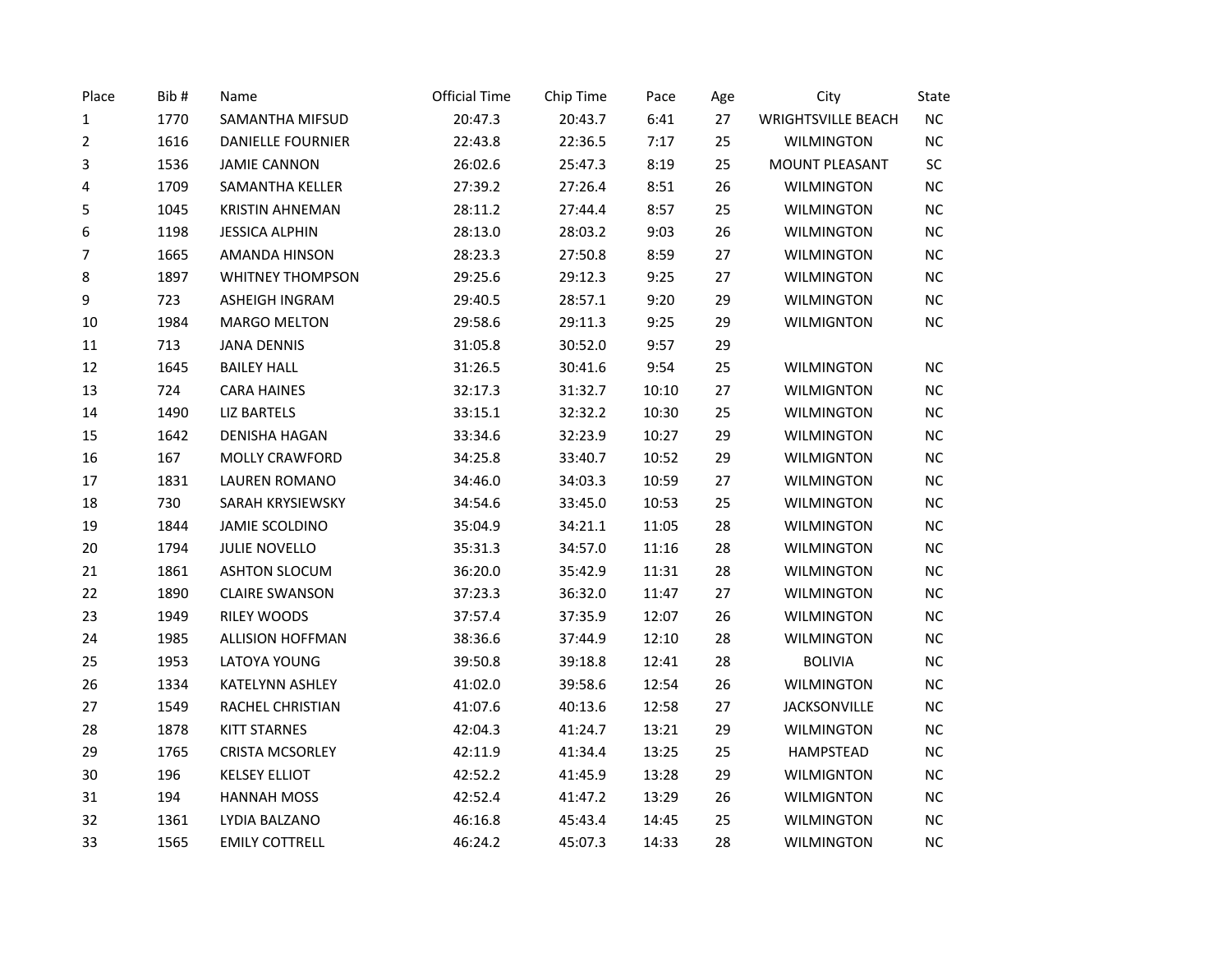| 34                    | 1811 | <b>REBECCA PRICE</b>     | 55:41.5              | 54:59.2   | 17:44 | 28  | <b>WILMINGTON</b>   | <b>NC</b>  |
|-----------------------|------|--------------------------|----------------------|-----------|-------|-----|---------------------|------------|
| 35                    | 1962 | <b>JASMIN HERNANDEZ</b>  | 59:23.3              | 58:02.0   | 18:43 | 25  | <b>WILMINGTON</b>   | NC         |
| 36                    | 1673 | <b>SHAUNA HORN</b>       | 1:02:55.4            | 1:01:17.9 | 19:46 | 25  | <b>WILMINGTON</b>   | NC         |
|                       |      |                          |                      |           |       |     |                     |            |
| <b>FEMALE 30 - 34</b> |      |                          |                      |           |       |     |                     |            |
| Place                 | Bib# | Name                     | <b>Official Time</b> | Chip Time | Pace  | Age | City                | State      |
| 1                     | 1785 | <b>BETHANY NAY</b>       | 22:59.2              | 22:40.9   | 7:19  | 32  | <b>WILMINGTON</b>   | ${\sf NC}$ |
| 2                     | 1979 | <b>SARA HAUKOS</b>       | 23:25.7              | 23:08.0   | 7:28  | 34  | <b>WILMINGTON</b>   | NC         |
| 3                     | 1206 | <b>ALLISON ALTVATER</b>  | 24:36.8              | 24:22.0   | 7:52  | 30  | WILMINGTON          | NC         |
| 4                     | 1602 | <b>AMY FALLON</b>        | 26:37.2              | 26:23.5   | 8:31  | 31  | WILMINGTON          | <b>NC</b>  |
| 5                     | 1508 | <b>KELLY BOUDREAUX</b>   | 26:58.1              | 26:28.6   | 8:32  | 30  | <b>WILMINGTON</b>   | NC         |
| 6                     | 1659 | <b>EMILY HEAPHY</b>      | 27:00.8              | 26:49.1   | 8:39  | 31  | <b>WILMINGTON</b>   | NC         |
| 7                     | 1350 | <b>KELLY BALCOME</b>     | 27:26.9              | 27:21.4   | 8:49  | 31  | <b>WILMINGTON</b>   | NC         |
| 8                     | 1960 | <b>RAVEN BRUNO</b>       | 28:41.2              | 27:28.9   | 8:52  | 31  | <b>WILMINGTON</b>   | NC         |
| 9                     | 1924 | <b>MALLORY WEEKS</b>     | 29:06.4              | 27:52.8   | 8:59  | 30  | <b>WILMINGTON</b>   | <b>NC</b>  |
| $10\,$                | 215  | <b>MELISSA CAPPS</b>     | 30:19.6              | 29:59.7   | 9:40  | 33  | <b>WILMIGNTON</b>   | NC         |
| 11                    | 1581 | AMANDA DICICCO           | 30:43.8              | 30:04.4   | 9:42  | 33  | <b>CASTLE HAYNE</b> | NC         |
| 12                    | 1863 | NICOLE SLOCUMB           | 31:39.6              | 30:39.3   | 9:53  | 33  | <b>WILMINGTON</b>   | NC         |
| 13                    | 1737 | <b>SHAUNA LENNON</b>     | 32:31.1              | 31:42.4   | 10:14 | 33  | <b>WILMINGTON</b>   | NC         |
| 14                    | 1923 | <b>ASHLEY WEBB</b>       | 32:31.8              | 31:50.8   | 10:16 | 32  | WILMINGTON          | <b>NC</b>  |
| 15                    | 1851 | <b>KIMBERLY SHELOR</b>   | 33:28.4              | 32:52.5   | 10:36 | 33  | <b>WILMINGTON</b>   | NC         |
| 16                    | 1780 | <b>STEPHANIE MUELLER</b> | 34:28.2              | 33:48.8   | 10:54 | 34  | <b>WILMINGTON</b>   | <b>NC</b>  |
| 17                    | 1497 | <b>CATHERINE BERRIO</b>  | 35:07.4              | 34:28.0   | 11:07 | 34  | <b>WILMINGTON</b>   | NC         |
| 18                    | 1495 | <b>MEGHAN BENNETT</b>    | 36:49.4              | 35:46.8   | 11:32 | 30  | <b>WILMINGTON</b>   | NC         |
| 19                    | 246  | <b>KELLY MULL</b>        | 38:37.0              | 37:48.0   | 12:12 | 32  | <b>WILMIGNTON</b>   | <b>NC</b>  |
| 20                    | 688  | <b>KIERRA SUTTON</b>     | 40:54.4              | 39:34.8   | 12:46 | 34  | <b>WILMIGNTON</b>   | NC         |
| 21                    | 1723 | LISA KLINGENSMITH        | 41:02.9              | 39:58.9   | 12:54 | 32  | LELAND              | NC         |
| 22                    | 1606 | <b>MEGAN FEDE</b>        | 42:12.5              | 41:34.9   | 13:25 | 31  | LELAND              | <b>NC</b>  |
| 23                    | 1682 | <b>EMECHER JACOBS</b>    | 46:14.2              | 46:09.3   | 14:53 | 34  | <b>WILMINGTON</b>   | NC         |
| 24                    | 1764 | <b>RENEE' MCNUTT</b>     | 48:38.5              | 47:38.5   | 15:22 | 34  | <b>WILMINGTON</b>   | <b>NC</b>  |
| 25                    | 1915 | <b>ERICA WALTERS</b>     | 48:53.0              | 48:00.1   | 15:29 | 33  | <b>WILMINGTON</b>   | NC         |
| 26                    | 1990 | <b>ROBYN AVERY</b>       | 49:35.6              | 48:44.5   | 15:43 | 31  | <b>WILMINGTON</b>   | NC         |
| 27                    | 1511 | <b>BIANCA BOZEMAN</b>    | 50:20.5              | 48:41.2   | 15:42 | 34  | <b>WILMINGTON</b>   | <b>NC</b>  |
| 28                    | 1524 | ANASTASIA BROWN          | 54:45.1              | 53:12.6   | 17:10 | 32  | <b>WILMINGTON</b>   | NC         |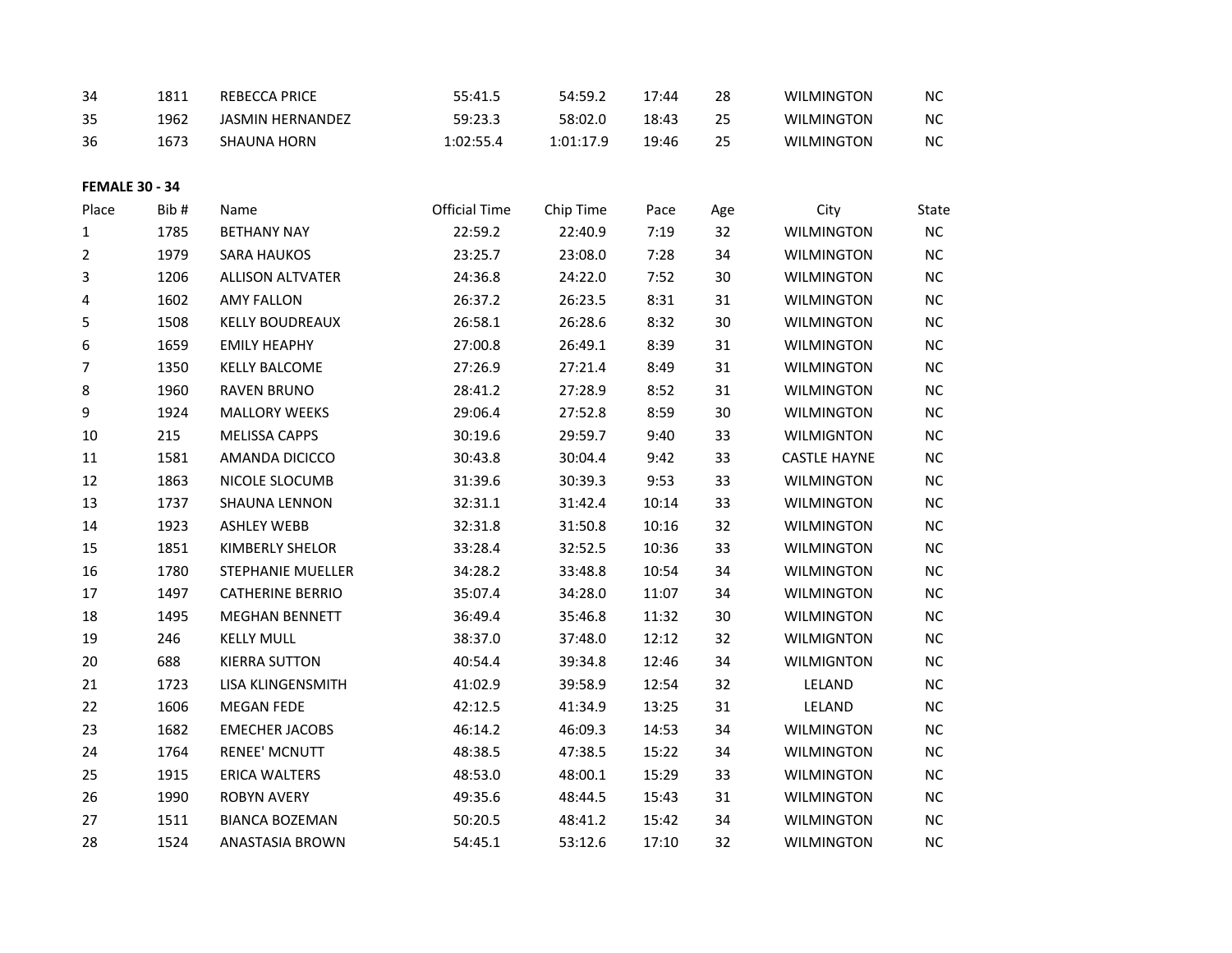| 29                    | 1778 | <b>CATHERINE MORROW</b>   | 54:45.4       | 53:12.8   | 17:10    | 31  | <b>WILMINGTON</b>         | NC         |
|-----------------------|------|---------------------------|---------------|-----------|----------|-----|---------------------------|------------|
| 30                    | 1381 | SARAH BARRON              | 1:41:15.3     | 1:41:15.3 | 32:40:00 | 32  | <b>WILMINGTON</b>         | $NC$       |
|                       |      |                           |               |           |          |     |                           |            |
| <b>FEMALE 35 - 39</b> |      |                           |               |           |          |     |                           |            |
| Place                 | Bib# | Name                      | Official Time | Chip Time | Pace     | Age | City                      | State      |
| 1                     | 1940 | SARAH WINTER              | 24:02.8       | 24:02.8   | 7:45     | 37  | <b>WILMINGTON</b>         | NC         |
| 2                     | 1726 | MEGAN LABEAU              | 24:24.1       | 24:10.1   | 7:48     | 35  | <b>WILMIGNTON</b>         | NC         |
| 3                     | 1653 | <b>KRISTEN HARRELL</b>    | 25:07.0       | 24:46.3   | 7:59     | 38  | WILMINGTON                | NC         |
| 4                     | 1560 | <b>BUFFY CONSTANTINE</b>  | 25:46.4       | 25:15.3   | 8:09     | 37  | <b>WILMINGTON</b>         | $NC$       |
| 5                     | 1739 | <b>WENDY LEWIS</b>        | 25:53.9       | 25:44.8   | 8:18     | 37  | <b>WILMINGTON</b>         | $NC$       |
| 6                     | 1733 | <b>AMY LEISTER</b>        | 26:32.2       | 26:17.4   | 8:29     | 37  | <b>WILMINGTON</b>         | $NC$       |
| $\overline{7}$        | 1554 | <b>ALICIA COLEMAN</b>     | 26:48.3       | 26:32.2   | 8:34     | 37  | <b>WILMINGTON</b>         | NC         |
| 8                     | 1781 | ELISABETH MULLIGAN        | 27:14.4       | 26:43.8   | 8:37     | 39  | <b>WRIGHTSVILLE BEACH</b> | $NC$       |
| 9                     | 1712 | <b>BROOKE KELLY</b>       | 27:44.6       | 27:31.4   | 8:53     | 38  | <b>WILMINGTON</b>         | NC         |
| 10                    | 1580 | MEREDITH DIBLASI          | 28:49.1       | 28:31.9   | 9:12     | 36  | <b>WILMINGTON</b>         | $NC$       |
| 11                    | 1942 | <b>BRITTANY WITMER</b>    | 29:00.0       | 27:53.7   | 8:59     | 38  | <b>WILMINGTON</b>         | NC         |
| 12                    | 1555 | <b>ELLEN CONKLIN</b>      | 29:29.1       | 28:59.8   | 9:21     | 35  | <b>WILMINGTON</b>         | NC         |
| 13                    | 1823 | <b>MELANIE RHYNE</b>      | 29:40.6       | 29:26.2   | 9:30     | 35  | <b>WILMINGTON</b>         | $NC$       |
| 14                    | 1563 | <b>KELLY COTTER</b>       | 31:52.1       | 31:09.7   | 10:03    | 38  | <b>WILMINGTON</b>         | $NC$       |
| 15                    | 1695 | <b>BRIDGETTE JOHNSON</b>  | 31:52.3       | 31:15.4   | 10:05    | 36  | <b>WILMINGTON</b>         | $\sf NC$   |
| 16                    | 1532 | <b>AMY BUTNER</b>         | 31:56.9       | 31:29.6   | 10:09    | 38  | <b>WILMINGTON</b>         | $\sf NC$   |
| 17                    | 1686 | <b>MARY BETH JAMES</b>    | 32:19.7       | 31:48.0   | 10:15    | 35  | <b>WILMINGTON</b>         | NC         |
| 18                    | 1619 | <b>CLARY FRENCH</b>       | 32:31.7       | 31:51.1   | 10:16    | 36  | <b>WILMINGTON</b>         | NC         |
| 19                    | 1698 | <b>TIFFANY JONES</b>      | 32:42.8       | 31:14.6   | 10:05    | 38  | <b>WILMINGTON</b>         | NC         |
| $20\,$                | 1592 | <b>KRISTINE EASON</b>     | 34:11.7       | 33:44.0   | 10:53    | 39  | <b>WILMINGTON</b>         | $NC$       |
| 21                    | 1569 | NICOLE CUCOLO             | 36:49.6       | 36:35.5   | 11:48    | 36  | <b>WILMINGTON</b>         | NC         |
| 22                    | 1998 | <b>LAUREN KEFALONITIS</b> | 37:35.2       | 36:54.8   | 11:54    | 36  | <b>WILMIGNTON</b>         | <b>NC</b>  |
| 23                    | 1494 | KIMBERLY BELL             | 37:53.3       | 37:28.0   | 12:05    | 38  | <b>WILMINGTON</b>         | $NC$       |
| 24                    | 1750 | <b>KATIE MARTIN</b>       | 37:54.8       | 36:29.2   | 11:46    | 36  | LELAND                    | ${\sf NC}$ |
| 25                    | 1628 | MEG GEORGE                | 38:18.4       | 37:14.5   | 12:01    | 39  | <b>WILMINGTON</b>         | $NC$       |
| 26                    | 1857 | <b>SHEMEKA SHUFFORD</b>   | 40:09.3       | 39:00.4   | 12:35    | 39  | RIEGELWOOD                | NC         |
| 27                    | 1756 | PATRICIA MCCAIN           | 40:10.4       | 39:11.3   | 12:38    | 37  | <b>WILMINGTON</b>         | $NC$       |
| 28                    | 1567 | <b>JENNIFER COVINGTON</b> | 40:17.5       | 39:22.9   | 12:42    | 39  | <b>WILMINGTON</b>         | NC         |
| 29                    | 1815 | <b>KATY PUTNAM</b>        | 41:06.8       | 40:12.5   | 12:58    | 39  | <b>WILMINGTON</b>         | NC         |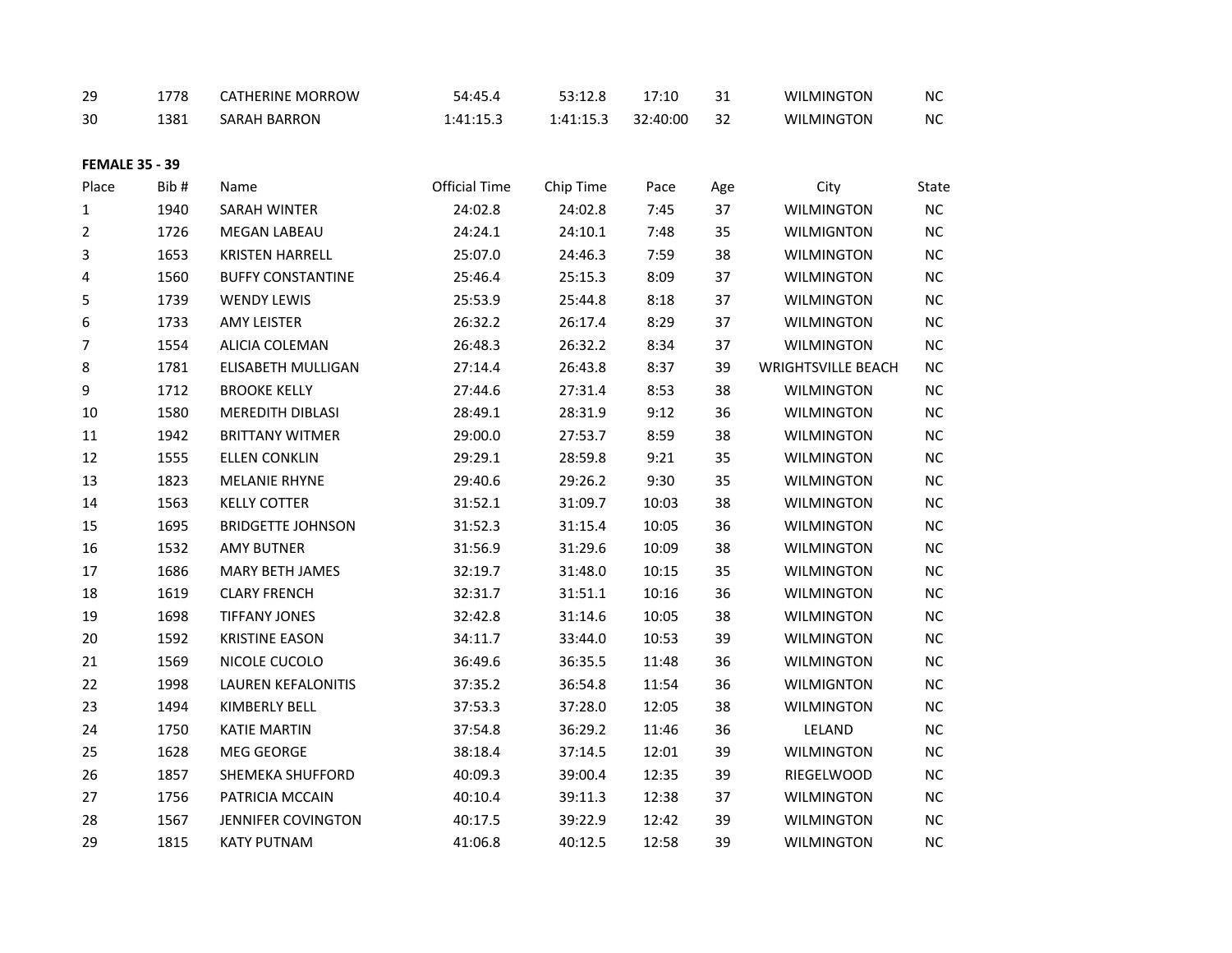| 30                    | 1845 | <b>JULIET SEITZ</b>        | 41:44.7              | 40:37.5   | 13:06 | 35  | <b>WILMINGTON</b>         | <b>NC</b>  |
|-----------------------|------|----------------------------|----------------------|-----------|-------|-----|---------------------------|------------|
| 31                    | 1876 | <b>JANEEN SPENCER</b>      | 42:08.8              | 41:12.0   | 13:17 | 39  | <b>WILMINGTON</b>         | ${\sf NC}$ |
| 32                    | 1999 | RACHEL GREER               | 43:21.0              | 42:20.4   | 13:39 | 35  | <b>WILMIGNTON</b>         | $\sf NC$   |
| 33                    | 1348 | <b>TORRI BAILEY</b>        | 43:37.4              | 42:22.6   | 13:40 | 39  | <b>WILMINGTON</b>         | NC         |
| 34                    | 696  | <b>TERRI MOZINGO</b>       | 44:57.8              | 44:19.3   | 14:18 | 37  | <b>WILMINGTON</b>         | $NC$       |
| 35                    | 1540 | <b>KRISTY CARTER</b>       | 45:51.1              | 44:48.6   | 14:27 | 38  | <b>WILMINGTON</b>         | $NC$       |
| 36                    | 1856 | <b>JULIE SHREWSBURY</b>    | 46:12.2              | 45:17.8   | 14:36 | 36  | <b>WILMINGTON</b>         | NC         |
| 37                    | 1798 | <b>KATIE PARKER</b>        | 46:34.3              | 46:10.1   | 14:54 | 39  | <b>WILMINGTON</b>         | <b>NC</b>  |
| 38                    | 1742 | <b>JENNIFER LIVINGSTON</b> | 47:04.9              | 45:57.0   | 14:49 | 36  | <b>WILMINGTON</b>         | $NC$       |
| 39                    | 1573 | <b>HOLLY DAMERON</b>       | 48:04.0              | 47:26.4   | 15:18 | 37  | <b>WILMINGTON</b>         | NC         |
| 40                    | 1630 | <b>LAKENYA GIBBS</b>       | 50:13.2              | 48:59.9   | 15:48 | 39  | <b>WILMINGTON</b>         | <b>NC</b>  |
| 41                    | 1921 | <b>NIKKI WARD</b>          | 50:25.2              | 49:59.6   | 16:07 | 35  | <b>CAROLINA BEACH</b>     | $NC$       |
| 42                    | 156  | <b>CRYSTAL WHITTEMORE</b>  | 55:55.8              | 55:08.2   | 17:47 | 38  | <b>WILMIGNTON</b>         | NC         |
| 43                    | 1879 | MELISSA STEPHENS           | 1:00:59.6            | 59:36.6   | 19:14 | 37  | LELAND                    | NC         |
| 44                    | 1657 | ANGELA HAYDEN              | 1:02:53.6            | 1:02:53.6 | 20:17 | 38  | HAMPSTEAD                 | <b>NC</b>  |
| <b>FEMALE 40 - 44</b> |      |                            |                      |           |       |     |                           |            |
| Place                 | Bib# | Name                       | <b>Official Time</b> | Chip Time | Pace  | Age | City                      | State      |
| 1                     | 1537 | <b>JENIFER CAPPS</b>       | 22:30.0              | 22:23.0   | 7:13  | 40  | <b>WILMINGTON</b>         | NC         |
| $\overline{2}$        | 1746 | SHAWN MACPHERSON           | 23:07.5              | 22:58.1   | 7:25  | 42  | <b>WILMINGTON</b>         | $NC$       |
| 3                     | 1730 | <b>ARON LANIE</b>          | 23:54.7              | 23:44.3   | 7:39  | 40  | <b>WILMINGTON</b>         | NC         |
| 4                     | 1743 | <b>KRISTI LOWELL</b>       | 24:55.5              | 24:37.3   | 7:56  | 42  | <b>WRIGHTSVILLE BEACH</b> | NC         |
| 5                     | 1950 | <b>COREY YINGLING</b>      | 25:02.2              | 25:02.2   | 8:05  | 42  | <b>WILMINGTON</b>         | <b>NC</b>  |
| 6                     | 1789 | <b>JOELLE NEWMAN</b>       | 25:17.6              | 25:09.4   | 8:07  | 43  | <b>WRIGHTSVILLE BEACH</b> | <b>NC</b>  |
| 7                     | 1694 | KIMBERLY JESSUP            | 25:53.5              | 25:53.5   | 8:21  | 41  | <b>WILMINGTON</b>         | NC         |
| 8                     | 1655 | <b>AMY HARRISON</b>        | 26:02.7              | 25:54.5   | 8:21  | 40  | <b>WILMINGTON</b>         | $NC$       |
| 9                     | 1583 | PAM DIEFFENBAUCH           | 27:03.9              | 27:03.9   | 8:44  | 40  | <b>WILMINGTON</b>         | $\sf NC$   |
| 10                    | 330  | <b>KAREN STEED</b>         | 27:18.8              | 27:06.9   | 8:45  | 41  | <b>WILMIGNTON</b>         | $NC$       |
| 11                    | 1801 | <b>MARTINA PAULY</b>       | 29:15.6              | 28:47.2   | 9:17  | 41  | <b>WILMINGTON</b>         | NC         |
| 12                    | 1757 | <b>KAREN MCCARTY</b>       | 29:37.9              | 29:04.1   | 9:23  | 43  | LELAND                    | NC         |
| 13                    | 1517 | LAURA BRIDGMAN             | 30:21.0              | 29:34.4   | 9:32  | 43  | <b>WILMINGTON</b>         | <b>NC</b>  |
| 14                    | 1922 | <b>MARTHA WEAVER</b>       | 30:23.6              | 29:53.7   | 9:38  | 43  | <b>WILMINGTON</b>         | <b>NC</b>  |
| 15                    | 399  | MICHELLE CORWIN            | 31:17.2              | 30:39.6   | 9:53  | 41  | <b>WILMIGNTON</b>         | <b>NC</b>  |

1972 TARA MULVEY 31:18.8 30:29.2 9:50 40 WILMINGTON NC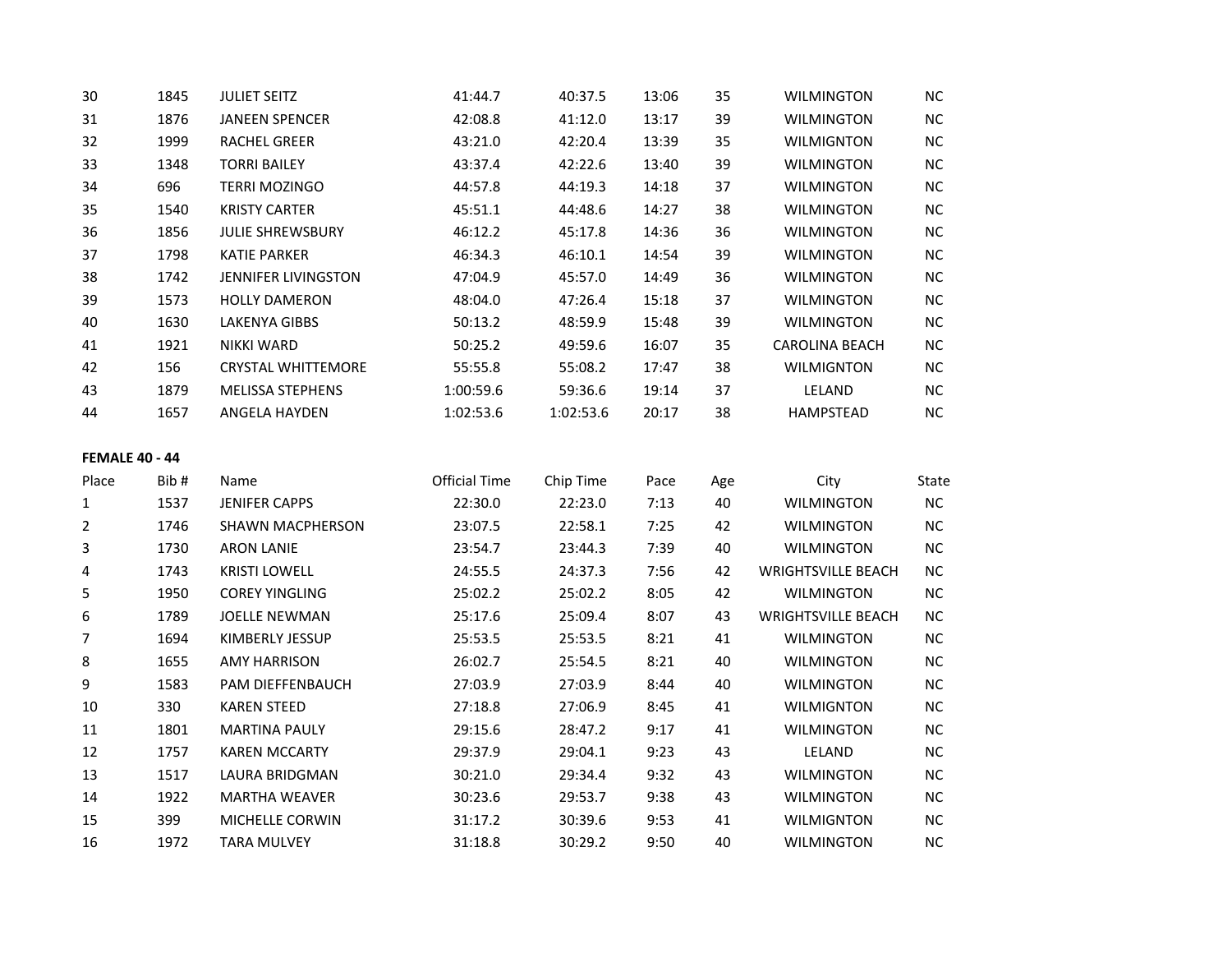| 17 | 722  | MOLLY SUPCOE            | 31:22.8   | 29:58.8   | 9:40     | 41 | <b>WILMINGTON</b>   | NC        |
|----|------|-------------------------|-----------|-----------|----------|----|---------------------|-----------|
| 18 | 1529 | ANDREA BUSCH            | 32:01.0   | 31:30.5   | 10:10    | 44 | <b>WILMINGTON</b>   | NC        |
| 19 | 170  | <b>AMY PRUNEAU</b>      | 32:21.2   | 31:45.4   | 10:15    | 40 | <b>WILMIGNTON</b>   | <b>NC</b> |
| 20 | 1792 | <b>CHARLOTTE NORRIS</b> | 32:21.5   | 32:21.5   | 10:26    | 44 | <b>WILMINGTON</b>   | <b>NC</b> |
| 21 | 1362 | <b>VIRGINIA BARKER</b>  | 32:31.6   | 31:51.1   | 10:16    | 40 | <b>WILMINGTON</b>   | <b>NC</b> |
| 22 | 1827 | <b>ANN ROBERTSON</b>    | 33:08.1   | 32:57.8   | 10:38    | 42 | <b>WILMINGTON</b>   | $NC$      |
| 23 | 1675 | <b>CHRISTY HOWE</b>     | 33:17.0   | 32:26.7   | 10:28    | 40 | <b>WILMINGTON</b>   | <b>NC</b> |
| 24 | 1700 | LAURA JOYNER            | 33:18.3   | 33:06.9   | 10:41    | 44 | <b>WILMINGTON</b>   | NC        |
| 25 | 412  | <b>TRACY BELL</b>       | 33:56.9   | 33:37.4   | 10:51    | 41 | <b>WILMIGNTON</b>   | <b>NC</b> |
| 26 | 1788 | <b>CORI NEVRUZ</b>      | 34:08.7   | 33:53.6   | 10:56    | 40 | <b>WILMINGTON</b>   | NC        |
| 27 | 1548 | <b>HEATHER CHITTY</b>   | 35:21.2   | 34:52.3   | 11:15    | 44 | <b>WILMINGTON</b>   | <b>NC</b> |
| 28 | 1706 | MARY K KAYLER           | 36:52.5   | 36:07.2   | 11:39    | 43 | LELAND              | <b>NC</b> |
| 29 | 1975 | <b>REGINA FISHER</b>    | 37:24.8   | 37:05.0   | 11:58    | 44 | <b>WILMINGTON</b>   | NC        |
| 30 | 1992 | PATRICIA SCHIZZANO      | 37:59.3   | 36:57.8   | 11:55    | 44 | <b>WILMIGNTON</b>   | NC        |
| 31 | 1534 | <b>CRYSTAL CAMMACK</b>  | 38:43.3   | 38:10.1   | 12:19    | 42 | <b>WILMINGTON</b>   | <b>NC</b> |
| 32 | 1895 | <b>KRISTIE THIRY</b>    | 38:59.2   | 38:06.0   | 12:17    | 43 | <b>WILMINGTON</b>   | <b>NC</b> |
| 33 | 454  | HILLARY MEINHEIT        | 39:28.5   | 39:12.7   | 12:39    | 44 | <b>WILMIGNTON</b>   | NC        |
| 34 | 326  | <b>BRODEN ASKEW</b>     | 39:47.8   | 39:47.8   | 12:50    | 40 | <b>WILMIGNTON</b>   | <b>NC</b> |
| 35 | 1809 | <b>HEATHER POWELL</b>   | 39:48.2   | 39:06.2   | 12:37    | 42 | <b>WILMINGTON</b>   | <b>NC</b> |
| 36 | 1775 | <b>TAMMY MOORE</b>      | 40:09.5   | 39:12.4   | 12:39    | 41 | <b>WILMINGTON</b>   | NC        |
| 37 | 1546 | <b>SHANNON CHAPPELL</b> | 40:16.7   | 39:42.2   | 12:48    | 42 | <b>WILMINGTON</b>   | NC        |
| 38 | 1710 | <b>BROOK KELLEY</b>     | 40:29.9   | 39:38.6   | 12:47    | 41 | <b>WILMINGTON</b>   | <b>NC</b> |
| 39 | 1740 | <b>KARA LILLY</b>       | 40:59.2   | 40:25.5   | 13:02    | 42 | <b>WILMINGTON</b>   | <b>NC</b> |
| 40 | 1502 | <b>CYNDY BLISS</b>      | 41:09.0   | 40:30.1   | 13:04    | 40 | LELAND              | NC        |
| 41 | 1900 | <b>KRISTIN TOPKA</b>    | 41:19.6   | 40:26.1   | 13:03    | 43 | <b>FAYETTEVILLE</b> | <b>NC</b> |
| 42 | 1663 | <b>DENISE HEYE</b>      | 41:34.6   | 41:08.4   | 13:16    | 44 | WILMINGTON          | <b>NC</b> |
| 43 | 1636 | PAIGE GOWER             | 42:08.6   | 41:11.7   | 13:17    | 40 | HAMPSTEAD           | <b>NC</b> |
| 44 | 1668 | <b>KRISTA HOLLAND</b>   | 51:08.5   | 50:00.6   | 16:08    | 44 | <b>WILMINGTON</b>   | NC        |
| 45 | 1519 | <b>ELIZABETH BRIGGS</b> | 53:18.7   | 52:18.5   | 16:52    | 41 | <b>WILMINGTON</b>   | <b>NC</b> |
| 46 | 1610 | <b>TAMMY FERGUSON</b>   | 55:16.5   | 54:39.5   | 17:38    | 43 | <b>WILMINGTON</b>   | <b>NC</b> |
| 47 | 1796 | <b>DELORES OVERBY</b>   | 56:19.2   | 55:10.9   | 17:48    | 41 | WILMINGTON          | NC        |
| 48 | 1813 | <b>ERIN PURDY</b>       | 56:43.1   | 55:13.3   | 17:49    | 40 | <b>WILMINGTON</b>   | NC        |
| 49 | 1839 | <b>STACY SAVAGE</b>     | 1:44:24.6 | 1:44:15.2 | 33:38:00 | 44 | <b>WILMINGTON</b>   | <b>NC</b> |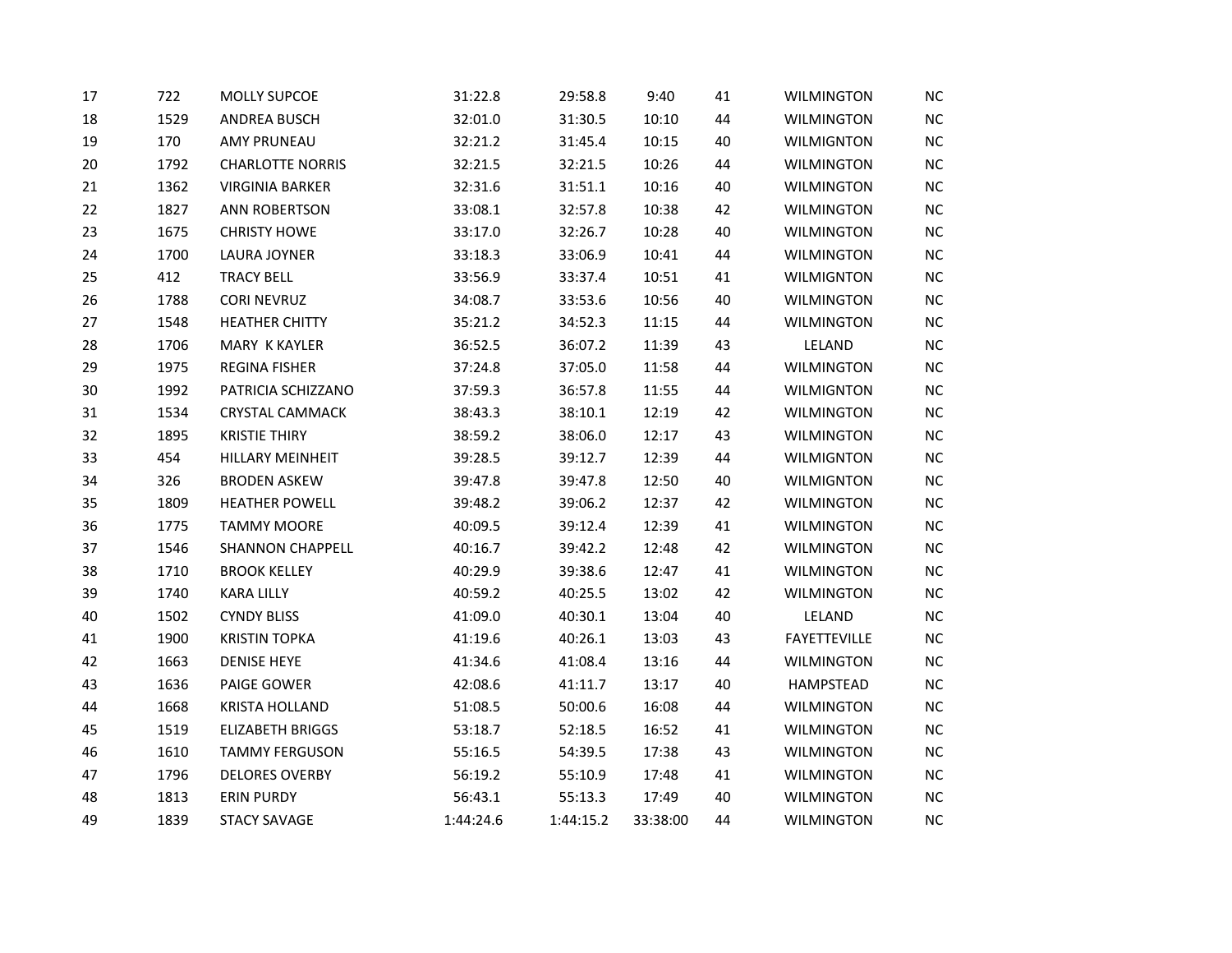| <b>FEMALE 45 - 49</b> |      |                          |                      |           |       |     |                       |           |
|-----------------------|------|--------------------------|----------------------|-----------|-------|-----|-----------------------|-----------|
| Place                 | Bib# | Name                     | <b>Official Time</b> | Chip Time | Pace  | Age | City                  | State     |
| 1                     | 1732 | <b>JENNY LEEDS</b>       | 24:07.5              | 24:02.1   | 7:45  | 45  | <b>WILMINGTON</b>     | $NC$      |
| 2                     | 1981 | <b>VIRGINIA TOWNSEND</b> | 24:25.4              | 24:20.6   | 7:51  | 47  | <b>WILMINGTON</b>     | $NC$      |
| 3                     | 1716 | <b>TERRI KESLER</b>      | 26:29.5              | 26:03.4   | 8:24  | 46  | HAMPSTEAD             | NC        |
| 4                     | 1814 | <b>SHANNON PURYEAR</b>   | 26:34.3              | 26:28.3   | 8:32  | 45  | <b>WILMINGTON</b>     | <b>NC</b> |
| 5                     | 1498 | <b>BARBARA BISHOP</b>    | 27:44.8              | 27:41.0   | 8:56  | 48  | <b>WILMINGTON</b>     | NC        |
| 6                     | 1928 | <b>ROMI WHEELER</b>      | 28:24.3              | 27:57.9   | 9:01  | 49  | <b>WILMINGTON</b>     | $NC$      |
| 7                     | 1865 | <b>DIXIE SMITH</b>       | 29:08.8              | 28:36.7   | 9:14  | 48  | <b>WILMINGTON</b>     | NC        |
| 8                     | 1623 | PENNY FUNAI              | 29:38.3              | 29:04.3   | 9:23  | 45  | <b>WILMINGTON</b>     | $NC$      |
| 9                     | 1707 | <b>SUSAN KEELIN</b>      | 30:37.1              | 30:04.6   | 9:42  | 47  | <b>WILMINGTON</b>     | NC        |
| 10                    | 1116 | <b>DENISE ALBRECHT</b>   | 30:52.0              | 30:43.3   | 9:55  | 48  | <b>WILMINGTON</b>     | NC        |
| 11                    | 1677 | <b>CATHERINE IMERIAL</b> | 31:03.5              | 30:29.7   | 9:50  | 47  | <b>WILMINGTON</b>     | NC        |
| 12                    | 1772 | LISA MISKECH             | 31:15.3              | 30:53.5   | 9:58  | 46  | <b>WILMINGTON</b>     | $NC$      |
| 13                    | 1927 | SHERRI WELLMON           | 31:32.9              | 31:08.1   | 10:03 | 46  | SHELBY                | NC        |
| 14                    | 1777 | DEE MORRISON             | 32:07.9              | 31:48.9   | 10:15 | 49  | <b>CAROLINA BEACH</b> | NC        |
| 15                    | 1561 | <b>ELIZABETH COOKE</b>   | 32:14.0              | 31:47.6   | 10:15 | 45  | <b>WILMINGTON</b>     | NC        |
| 16                    | 1866 | <b>IMER SMITH</b>        | 32:53.9              | 32:26.4   | 10:28 | 45  | <b>WILMINGTON</b>     | $NC$      |
| 17                    | 1830 | MICHELLE ROBINSON        | 33:55.3              | 33:42.6   | 10:52 | 46  | <b>WILMINGTON</b>     | NC        |
| 18                    | 1976 | <b>KARYN BRITT</b>       | 34:22.9              | 33:34.9   | 10:50 | 46  | <b>WILMINGTON</b>     | NC        |
| 19                    | 114  | <b>MARIE FIELD</b>       | 37:35.2              | 36:41.3   | 11:50 | 46  | <b>WILMINGTON</b>     | <b>NC</b> |
| 20                    | 1833 | <b>DONNA RUSS</b>        | 37:57.2              | 37:37.6   | 12:08 | 45  | <b>WILMINGTON</b>     | NC        |
| 21                    | 1904 | <b>DENISE USHER</b>      | 38:58.5              | 38:27.7   | 12:24 | 45  | <b>WILMINGTON</b>     | NC        |
| 22                    | 1504 | <b>DEBBIE BOLZ</b>       | 42:13.2              | 41:51.9   | 13:30 | 45  | <b>WILMINGTON</b>     | NC        |
| 23                    | 1825 | <b>ADINA RIGGINS</b>     | 47:06.8              | 46:16.5   | 14:55 | 47  | <b>WILMINGTON</b>     | NC        |
| 24                    | 1776 | <b>TRACY MOORE</b>       | 50:20.0              | 48:43.7   | 15:43 | 45  | <b>WILMINGTON</b>     | NC        |
| 25                    | 701  | LACHAWN SMITH            | 52:57.3              | 52:05.1   | 16:48 | 45  | LELAND                | <b>NC</b> |
| 26                    | 1938 | MELISSA WILSON           | 53:17.7              | 52:18.5   | 16:52 | 48  | <b>WILMINGTON</b>     | NC        |
| 27                    | 1795 | JENNIFER O'CONNELL       | 54:45.5              | 53:12.4   | 17:10 | 48  | <b>WILMINGTON</b>     | $NC$      |
| 28                    | 1871 | <b>DIANE SNOW</b>        | 56:19.6              | 55:09.2   | 17:47 | 46  | <b>WILMINGTON</b>     | NC        |
| <b>FEMALE 50 - 54</b> |      |                          |                      |           |       |     |                       |           |
| Place                 | Bib# | Name                     | <b>Official Time</b> | Chip Time | Pace  | Age | City                  | State     |
| 1                     | 1598 | <b>VALJEANNE ESTES</b>   | 23:34.7              | 23:26.8   | 7:34  | 52  | <b>WILMINGTON</b>     | NC        |
|                       |      |                          |                      |           |       |     |                       |           |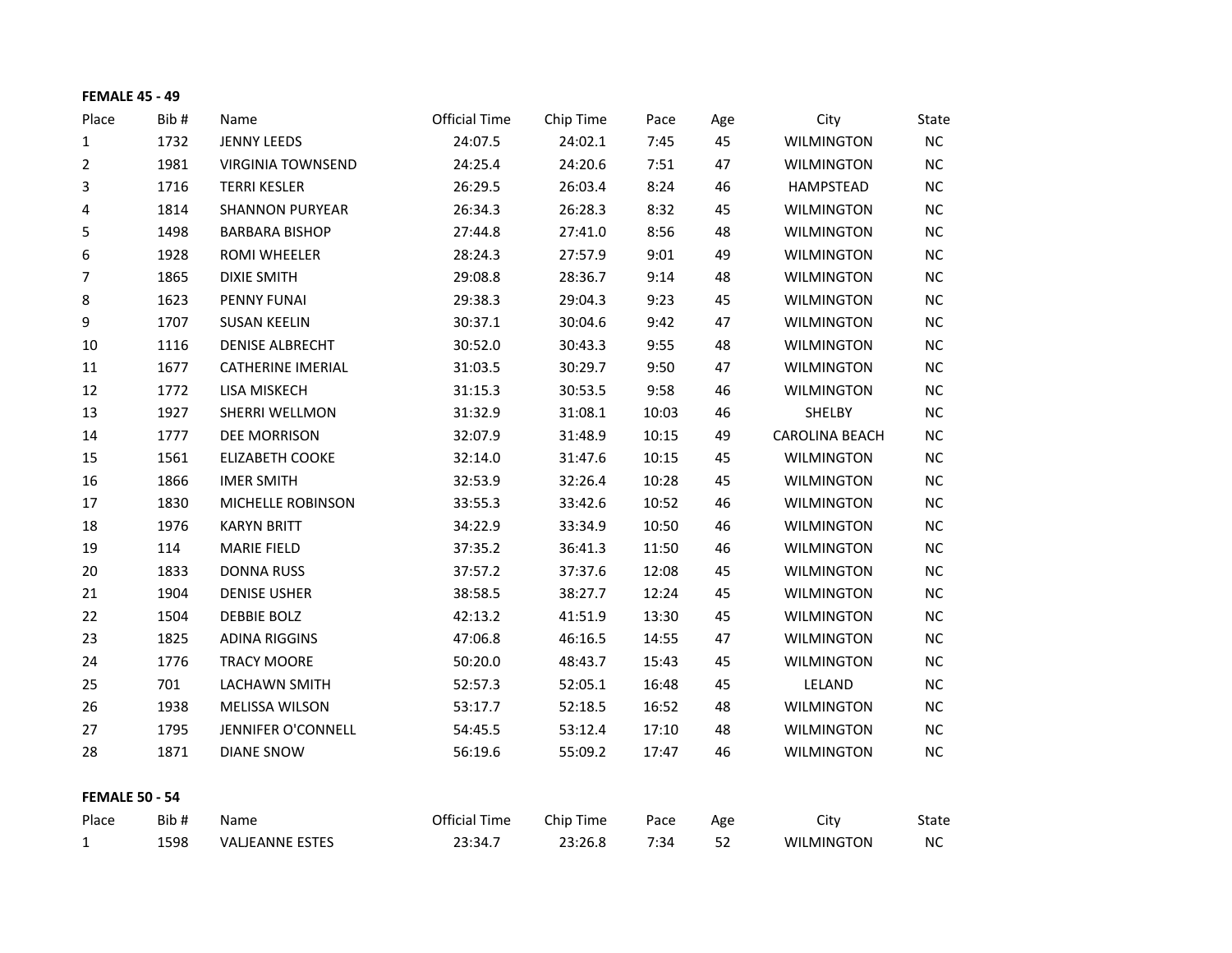| 2                     | 1908 | MARIA ELENA VIGLUCCI     | 25:29.1              | 25:19.9   | 8:10  | 52  | <b>WILMINGTON</b>     | NC        |
|-----------------------|------|--------------------------|----------------------|-----------|-------|-----|-----------------------|-----------|
| 3                     | 1594 | <b>CATHERINE EDMONDS</b> | 27:33.5              | 27:18.2   | 8:48  | 53  | <b>WILMINGTON</b>     | $NC$      |
| 4                     | 1930 | <b>TERESA WILLETTS</b>   | 27:46.8              | 27:19.5   | 8:49  | 52  | <b>WILMINGTON</b>     | $NC$      |
| 5                     | 1691 | <b>STEPHANIE JARRELL</b> | 28:20.0              | 27:40.4   | 8:55  | 51  | <b>WILMINGTON</b>     | NC        |
| 6                     | 1585 | <b>MARCELLE DINEEN</b>   | 28:34.8              | 28:18.1   | 9:08  | 51  | <b>WILMINGTON</b>     | NC        |
| 7                     | 1819 | MOLLIE RACKLEY           | 29:19.1              | 28:48.7   | 9:17  | 51  | <b>WILMINGTON</b>     | $NC$      |
| 8                     | 1888 | <b>ANN SUTTLES</b>       | 31:26.1              | 30:51.4   | 9:57  | 50  | <b>WILMINGTON</b>     | $NC$      |
| 9                     | 1702 | <b>KRISTA KARP</b>       | 32:27.5              | 32:17.5   | 10:25 | 51  | <b>WILMINGTON</b>     | $NC$      |
| 10                    | 1971 | <b>SHANNON ELLIOT</b>    | 35:14.2              | 34:28.7   | 11:07 | 50  | <b>ELIZABETH CITY</b> | NC        |
| 11                    | 1891 | <b>LYNNE SWEET</b>       | 36:48.1              | 36:09.2   | 11:40 | 51  | <b>WILMINGTON</b>     | NC        |
| 12                    | 1766 | <b>MARGARET MCSTEEN</b>  | 37:01.8              | 36:21.3   | 11:44 | 53  | <b>WILMINGTON</b>     | $NC$      |
| 13                    | 1600 | SHEILA EVANS             | 38:02.3              | 36:55.0   | 11:55 | 52  | <b>WILMINGTON</b>     | $NC$      |
| 14                    | 1638 | <b>KAREN GREENE</b>      | 38:04.8              | 37:28.5   | 12:05 | 54  | <b>WILMINGTON</b>     | NC        |
| 15                    | 1850 | LYNDA SHARPE             | 38:30.6              | 37:56.2   | 12:14 | 54  | <b>WILMINGTON</b>     | NC        |
| 16                    | 1684 | PATRICIA JACOCKS         | 38:33.7              | 37:46.7   | 12:11 | 52  | <b>WILMINGTON</b>     | $NC$      |
| 17                    | 1625 | <b>ROBIN GAUSE</b>       | 39:01.1              | 38:12.0   | 12:19 | 54  | <b>WILMINGTON</b>     | $NC$      |
| 18                    | 684  | <b>BARBARA HUGHES</b>    | 39:01.7              | 38:12.4   | 12:19 | 52  | <b>WILMIGNTON</b>     | NC        |
| 19                    | 1514 | PATTY BRASWELL           | 39:52.4              | 39:29.6   | 12:44 | 51  | <b>WILMINGTON</b>     | NC        |
| 20                    | 1500 | SARALYN BLAND            | 42:12.0              | 41:33.6   | 13:24 | 53  | <b>WILMINGTON</b>     | $NC$      |
| 21                    | 1648 | DEDORA HANSLEY           | 52:08.6              | 51:09.2   | 16:30 | 51  | <b>WILMINGTON</b>     | $NC$      |
| 22                    | 1939 | SANDRA WINKLER           | 54:02.8              | 53:06.4   | 17:08 | 53  | <b>WILMINGTON</b>     | $NC$      |
| 23                    | 1810 | <b>PEGGY PRICE</b>       | 55:41.7              | 54:59.3   | 17:44 | 54  | <b>WILMINGTON</b>     | NC        |
| 24                    | 1576 | <b>TERRI DEARIE</b>      | 1:02:54.3            | 1:01:18.6 | 19:46 | 54  | <b>WILMINGTON</b>     | NC        |
| <b>FEMALE 55 - 59</b> |      |                          |                      |           |       |     |                       |           |
| Place                 | Bib# | Name                     | <b>Official Time</b> | Chip Time | Pace  | Age | City                  | State     |
| 1                     | 1956 | <b>JOAN ZABOROWSKI</b>   | 28:30.4              | 28:09.2   | 9:05  | 58  | <b>WILMINGTON</b>     | NC        |
| $\overline{2}$        | 1588 | <b>WENDY DOWNING</b>     | 29:34.8              | 29:14.2   | 9:26  | 55  | <b>WILMINGTON</b>     | $NC$      |
| 3                     | 1595 | MONIQUE ELLINGTON        | 31:38.7              | 30:48.6   | 9:56  | 57  | <b>WILMINGTON</b>     | $NC$      |
| 4                     | 1599 | <b>HOLLEY EVANS</b>      | 38:07.7              | 37:30.8   | 12:06 | 58  | ROCKY POINT           | NC        |
| 5                     | 1527 | <b>BETH BRUTON</b>       | 40:43.1              | 39:54.7   | 12:52 | 59  | <b>WILMINGTON</b>     | NC        |
| 6                     | 1589 | JULIE DUCLOS-GREENWOOD   | 42:32.5              | 41:35.7   | 13:25 | 55  | <b>WILMINGTON</b>     | <b>NC</b> |
| 7                     | 1783 | <b>JEANNE MULLINS</b>    | 45:08.6              | 44:25.1   | 14:20 | 59  | LELAND                | $NC$      |
| 8                     | 1983 | <b>MOIRA HORN</b>        | 46:24.1              | 45:07.0   | 14:33 | 57  | <b>CASTLE HAYNE</b>   | NC        |
|                       |      |                          |                      |           |       |     |                       |           |